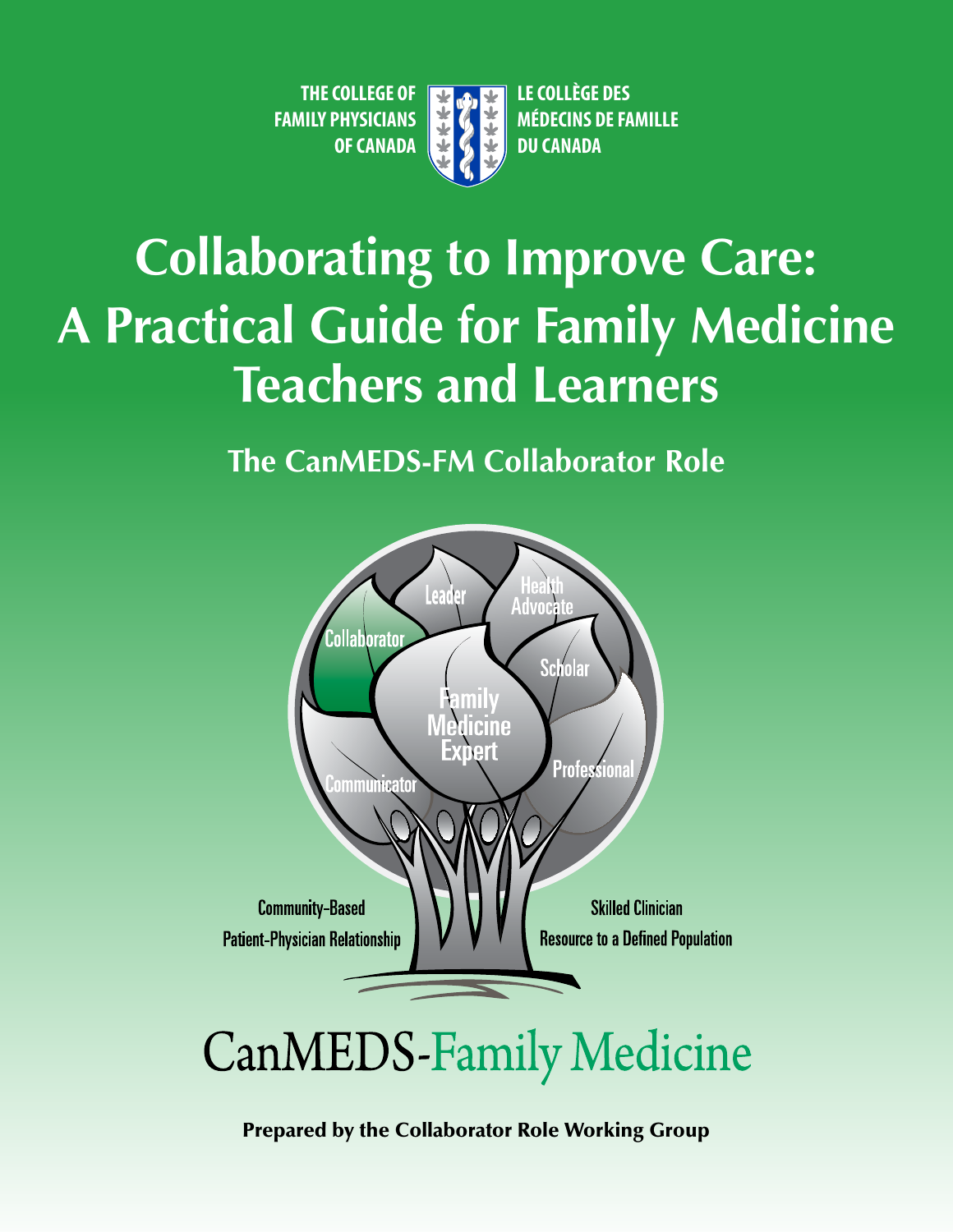

# **Suggested citation:**

Collaborator Role Working Group. *Collaborating to Improve Care: A Practical Guide for Family Medicine Teachers and Learners—The CanMEDS-FM Collaborator Role*. Mississauga, ON: The College of Family Physicians of Canada; 2017.

Cover Image adapted from the CanMEDS Physician Competency Diagram with permission from the Royal College of Physicians and Surgeons of Canada. © 2017 The College of Family Physicians of Canada

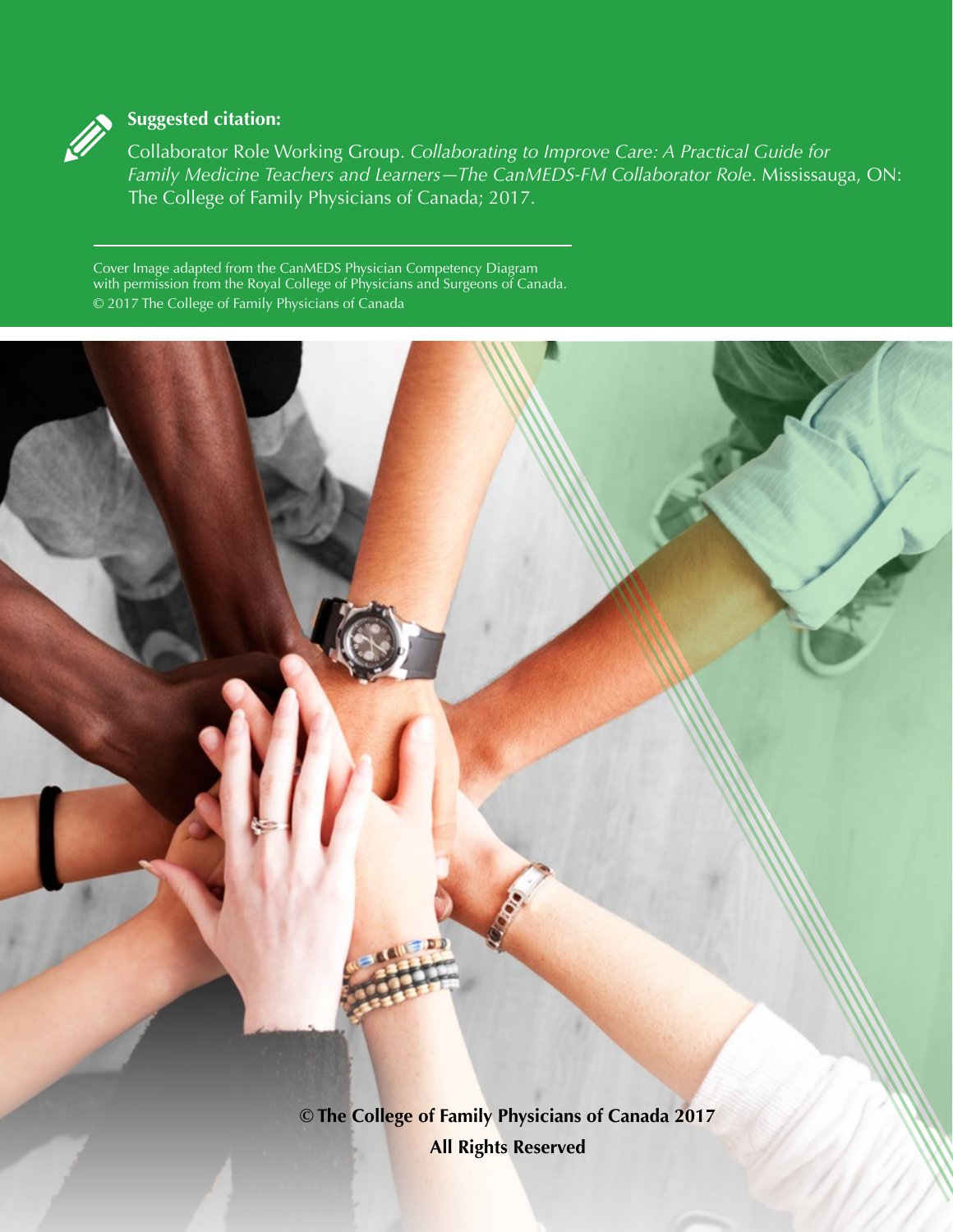# **TABLE OF CONTENTS**

| <b>ABOUT THIS GUIDE</b>                                                                                                                                                                                                                | 4  |
|----------------------------------------------------------------------------------------------------------------------------------------------------------------------------------------------------------------------------------------|----|
| Who should use this guide<br><u>San Andrea Barrowski, and the short of the state of the state of the state of the state of the state of the state of the state of the state of the state of the state of the state of the state of</u> | 4  |
| About the authors <b>About the authors</b>                                                                                                                                                                                             | 4  |
| THE DRIVE TO BE COLLABORATIVE                                                                                                                                                                                                          | 5  |
| <b>COLLABORATION MATTERS</b>                                                                                                                                                                                                           | 5  |
| <b>COLLABORATION FOR INTEGRATED PEOPLE-CENTRED CARE</b>                                                                                                                                                                                | 5  |
| <b>COMPETENCIES FOR A GOOD COLLABORATOR</b>                                                                                                                                                                                            | 6  |
| TEACHING AND ASSESSING THE COLLABORATOR ROLE <b>And Accept and Accept and Accept</b>                                                                                                                                                   | 7  |
| THE CLINICAL PRECEPTOR <b>Experimental Construction</b>                                                                                                                                                                                | 7  |
| The clinical coach<br><u> 1980 - Johann Barbara, martxa alemaniar argumento este alemaniar alemaniar alemaniar alemaniar alemaniar al</u>                                                                                              | 8  |
|                                                                                                                                                                                                                                        | 9  |
| Documenting observed learner performance example and the contract of the contract of the contract of the contract of the contract of the contract of the contract of the contract of the contract of the contract of the contr         | 10 |
| Observable behaviours associated with the Collaborator Role                                                                                                                                                                            | 12 |
| <u> 1980 - Johann Barn, amerikan besteman besteman besteman besteman besteman besteman besteman besteman bestema</u><br>The competency coach                                                                                           | 13 |
| Supplemental teaching of the Collaborator Role in the clinical setting                                                                                                                                                                 | 15 |
| Collaborator Role e-cards                                                                                                                                                                                                              | 16 |
| <b>TEACHER OUTSIDE THE CLINICAL SETTING</b><br><u> 1980 - Johann Barbara, martin amerikan basal da</u>                                                                                                                                 | 17 |
| <b>Teaching sessions and the contract of the contract of the contract of the contract of the contract of the contract of the contract of the contract of the contract of the contract of the contract of the contract of the con</b>   | 17 |
| <b>CONCLUSION</b><br><u> 1989 - Johann Barbara, martxa alemaniar arg</u>                                                                                                                                                               | 19 |
| <b>APPENDIX A: CANMEDS-FM COMPETENCY FRAMEWORK</b><br><b>AND CFPC EVALUATION OBJECTIVES</b>                                                                                                                                            | 20 |
| <b>APPENDIX B: E-CARD RESOURCES</b>                                                                                                                                                                                                    | 23 |
| <b>Teacher in the Clinical Setting</b><br><u> 1989 - Johann John Stein, marwolaeth a breninn a breninn a breninn a breninn a breninn a breninn a breninn a</u>                                                                         | 23 |
| <b>Teacher Outside the Clinical Setting</b><br><u> 1989 - Jan Samuel Barbara, margaret eta biztanleria (h. 1989).</u>                                                                                                                  | 30 |
| <b>Further Opportunities for Learning &amp; Assessment</b>                                                                                                                                                                             | 32 |
| <b>APPENDIX C: RESOURCES</b>                                                                                                                                                                                                           | 34 |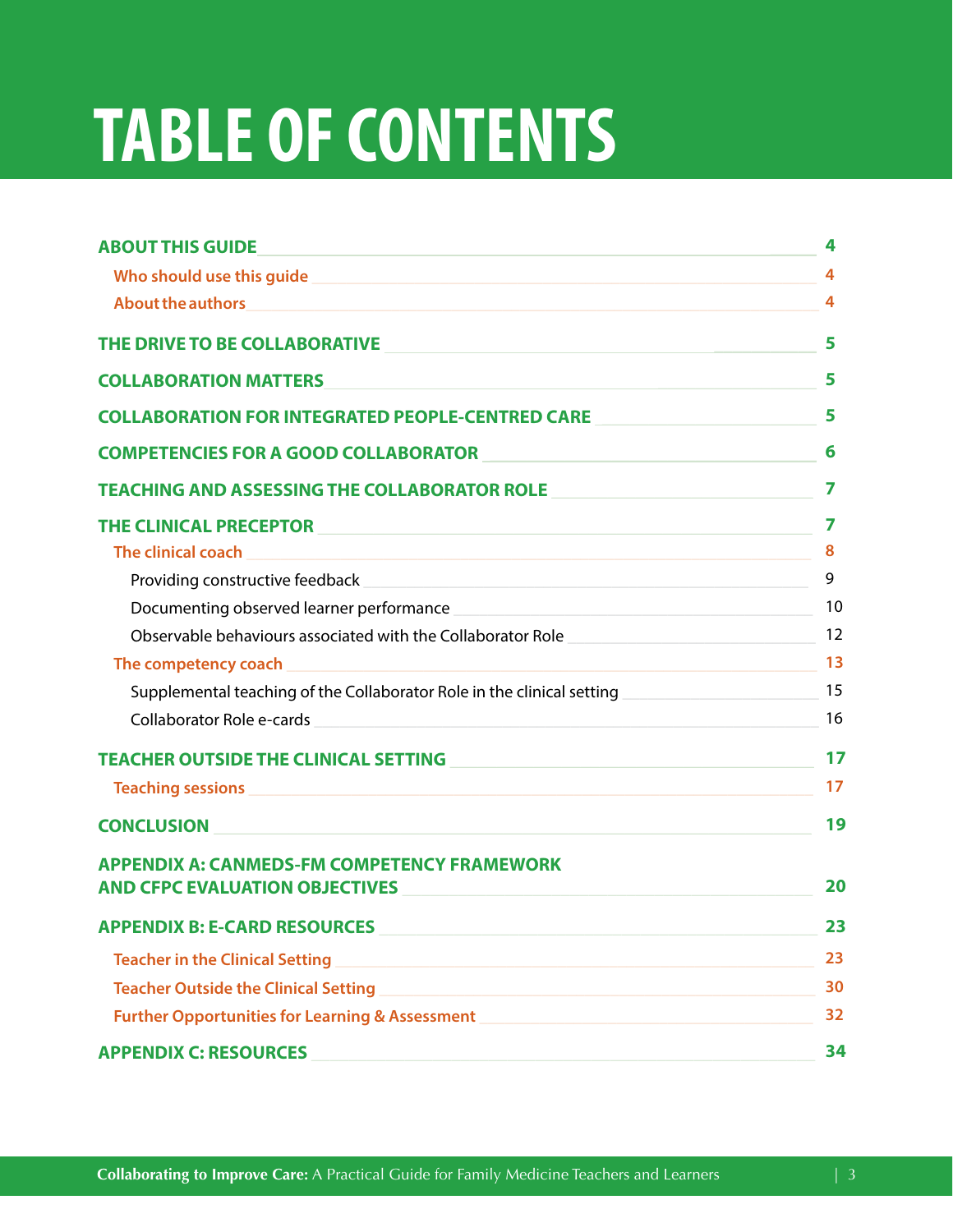# <span id="page-3-0"></span>**ABOUT THIS GUIDE**

# **Who should use this guide**

This guide was created for people who help train and develop family medicine learners, including:

- » All teachers in family medicine
- » Program directors at all levels (undergraduate and postgraduate education)
- » Family physicians and other health care professionals in primary care
- » All who consider themselves learners

The guide has been developed specifically for learners, and for the clinical preceptor who teaches within and outside of the clinical setting. It is meant to be used in conjunction with the **[Fundamental Teaching Activities \(FTA\) Framework](http://www.cfpc.ca/uploadedFiles/Education/_PDFs/FTA_GUIDE_TM_ENG_Apr15_REV.pdf)**, produced by the CFPC in 2015. We recognize there is yet a third domain described in the FTA Framework, that of Educational Leader. The Educational Leader role focuses on the teacher as an educational programmer and administrator. While much of this guide will be useful to the Educational Leader, the Working Group believes that the domain goes beyond the reach of this guide, and that there are other resources specifically dedicated to Educational Leaders. As such, we have provided links to those resources in **[Appendix C](#page-33-0)**.

# **About the authors**

This guide was prepared by the CFPC Collaborator Role Working Group:

- » Christie Newton: Associate Professor, University of British Columbia Department of Family Practice; Director of Interprofessional Education, UBC Faculty of Medicine; Director of Continuing Professional Development and Community Partnerships
- » Deborah Kopansky-Giles: Assistant Professor, University of Toronto Department of Family and Community Medicine; Professor, Department of Graduate Education and Research, Canadian Memorial Chiropractic College
- » Steve Balkou: Psychology professor, Estrie FMG-U, Faculty Member, Faculty of Medicine, University of Sherbrooke
- » Alison Eyre: Associate Professor and Postgraduate Program Director, University of Ottawa Department of Family Medicine; Family Physician, Centretown Community Health Centre
- » Jose Silveira: Associate Professor, Department of Psychiatry, University of Toronto; Medical Director, Mental Health and Addiction Program, and Chief, Department of Psychiatry, St. Joseph's Health Centre
- » Tanya Magee: Faculty, Registered Nurses Professional Development Centre
- » Ivy Oandasan: Professor, University of Toronto Department of Family and Community Medicine; Director of Education, CFPC
- » Aleksandra Walczak: Manager, Education, Academic Family Medicine, CFPC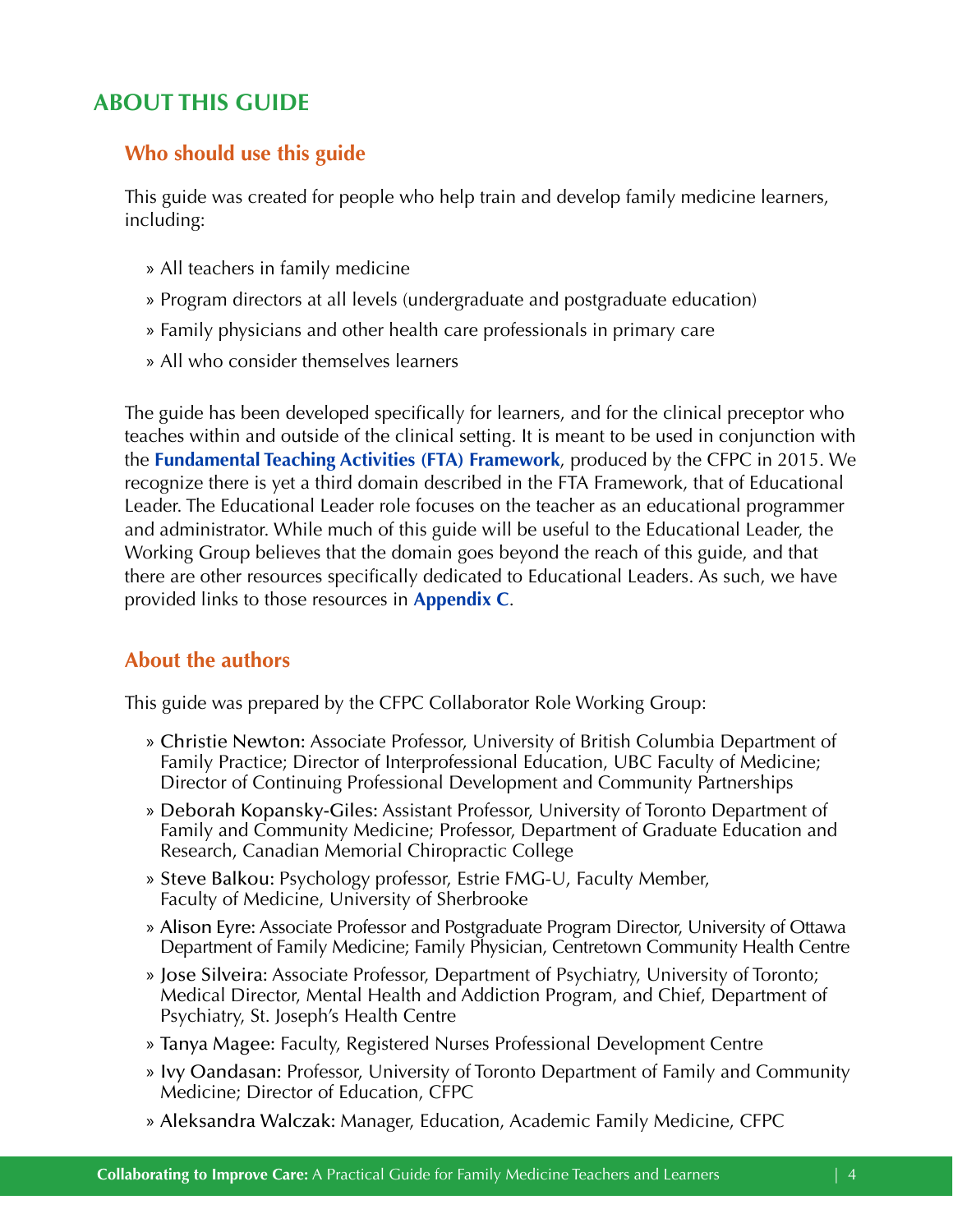# <span id="page-4-0"></span>**THE DRIVE TO BE COLLABORATIVE**

Current health systems are reforming and certain factors within this reform are driving family physicians to be more collaborative. These include:

- » Changing health care models to support integrated and people-centred care[1](#page-34-0)
- » Increasing emphasis on quality and patient safety
- » Evolving expectations of team-based practice and coordinated care
- » Viewing the CanMEDS-FM Collaborator Role as a lifelong competency

# **COLLABORATION MATTERS**

There are many positive aspects of collaboration, including:

- » Improving patient access to care
- » Improving patient outcomes and the quality of care
- » Improving patient satisfaction with their care
- » Improving the quality of physicians' work-life (personal/professional satisfaction) balance
- » Improving the efficiency of care delivery

# **COLLABORATION FOR INTEGRATED PEOPLE-CENTRED CARE**

Collaborative practice happens when multiple health team members from different professional backgrounds work together with patients, families, carers, and communities to deliver the highest quality of care. It allows health teams to recognize when care goes beyond their own scope and expertise, and to engage others whose skills can help achieve local health goals. It promotes each member of the health care team working to their optimum skill sets, and often results in lessening role hierarchies and improving the team's efficiency.<sup>2</sup>

For this document, interprofessional collaboration for patient care is defined as:

*a partnership between two or more health providers, working interdependently, to deliver high quality patient/ client/family/community-centred care with an inclusive and coordinated team-based approach* 

— (CFPC Collaborator Role Working Group 2014)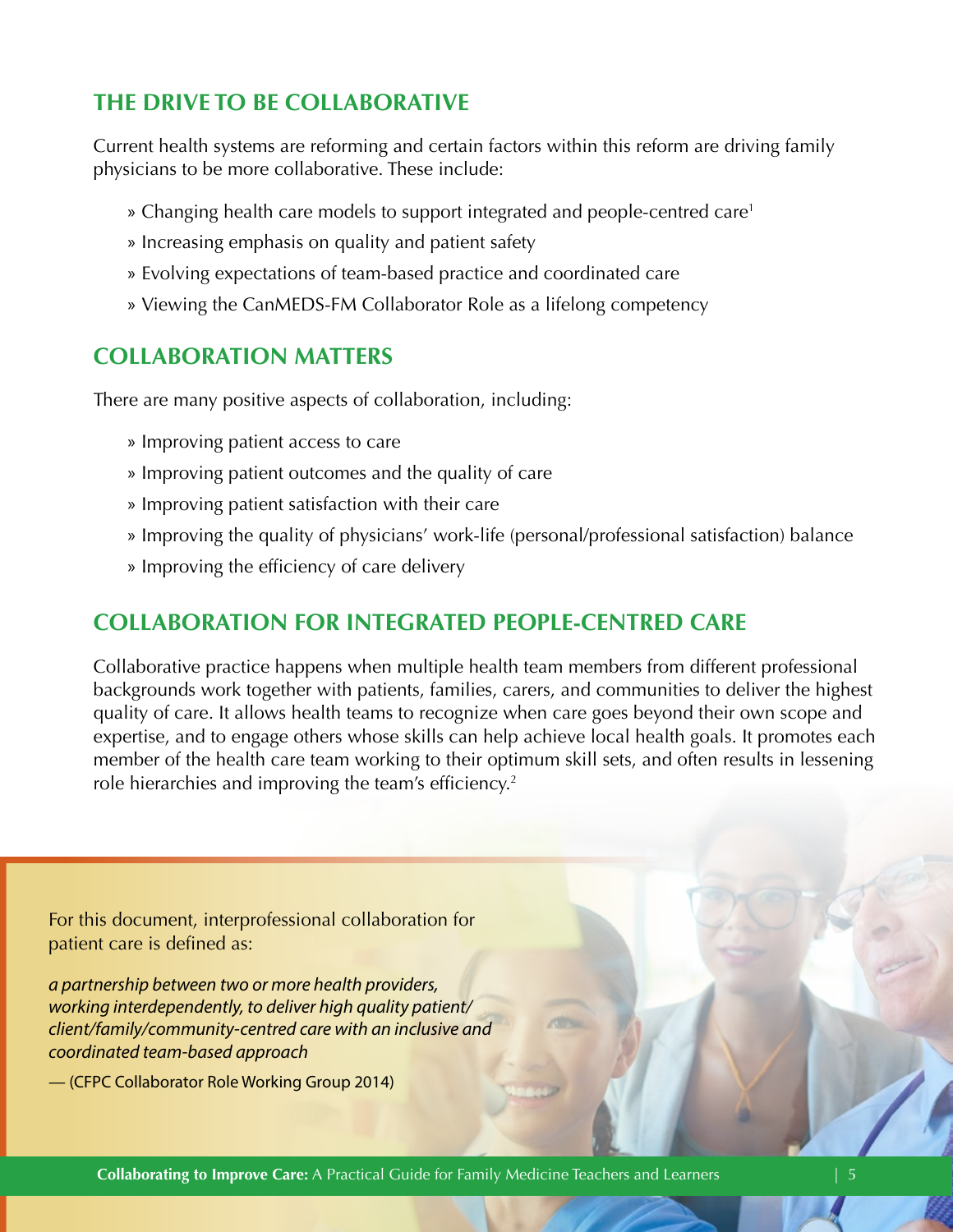# <span id="page-5-0"></span>**COMPETENCIES FOR A GOOD COLLABORATOR**

The College of Family Physicians of Canada (CFPC), as one of the consortium partners with the Royal College of Physicians and Surgeons of Canada (Royal College), has endorsed using the CanMEDS 2015 Framework<sup>[3](#page-34-0)</sup> as one way of describing the overarching competencies of physicians in Canada. One of the seven CanMEDS 2015 roles is the Collaborator Role. The CFPC has adapted the CanMEDS 2015 wording of the Collaborator Role to highlight the specific description of this role for family medicine. **Table 1** describes the CanMEDS-FM 2017[4](#page-34-0)  Collaborator Role key and enabling competencies. We encourage using this information for teaching, learning, assessing, and practising.

| <b>Table 1: The Collaborator Role competencies</b>                                                                                                                                                    |                                                                                                                                                                                                                                  |  |
|-------------------------------------------------------------------------------------------------------------------------------------------------------------------------------------------------------|----------------------------------------------------------------------------------------------------------------------------------------------------------------------------------------------------------------------------------|--|
| <b>Key competencies</b>                                                                                                                                                                               | <b>Enabling competencies</b>                                                                                                                                                                                                     |  |
| Works effectively with others in a<br>collaborative team-based model                                                                                                                                  | 1.1 Establishes and maintains positive<br>interdependent relationships with others                                                                                                                                               |  |
|                                                                                                                                                                                                       | 1.2 Describes one's own role and the roles of<br>others (including clinical, research, education,<br>or administrative roles)                                                                                                    |  |
|                                                                                                                                                                                                       | 1.3 Defines and negotiates overlapping and shared<br>roles and responsibilities to meet patients' needs                                                                                                                          |  |
|                                                                                                                                                                                                       | 1.4 Respects diversity of roles and perspectives<br>while ensuring integrated patient-centred care                                                                                                                               |  |
|                                                                                                                                                                                                       | 1.5 Demonstrates role flexibility; for example,<br>changing from team member to team leader as<br>necessary based on context, team composition,<br>and patient needs                                                             |  |
| Cultivates and maintains positive working                                                                                                                                                             | 2.1 Demonstrates a respectful attitude toward others                                                                                                                                                                             |  |
| environments through promoting<br>understanding, managing differences,<br>minimizing misunderstandings, and mitigating<br>conflicts                                                                   | 2.2 Engages others in shared decision making and<br>finding common ground with team members                                                                                                                                      |  |
|                                                                                                                                                                                                       | 2.3 Works with others to promote understanding,<br>manage differences and negotiate conflict                                                                                                                                     |  |
|                                                                                                                                                                                                       | 2.4 Recognizes and reflects on one's own<br>contributions and limitations, and their impact<br>on team function                                                                                                                  |  |
| Recognizes and facilitates necessary                                                                                                                                                                  | 3.1 Determines when a transition in care is                                                                                                                                                                                      |  |
| transitions in care with other colleagues in<br>the health professions, including but not<br>limited to shared care, transfer of care, and/<br>or handover of care to enable continuity and<br>safety | required and facilitates the process<br>3.2 Effectively negotiates and communicates (both<br>verbally and in writing) individual and/or<br>shared responsibilities, through care transition<br>plans, to optimize patient safety |  |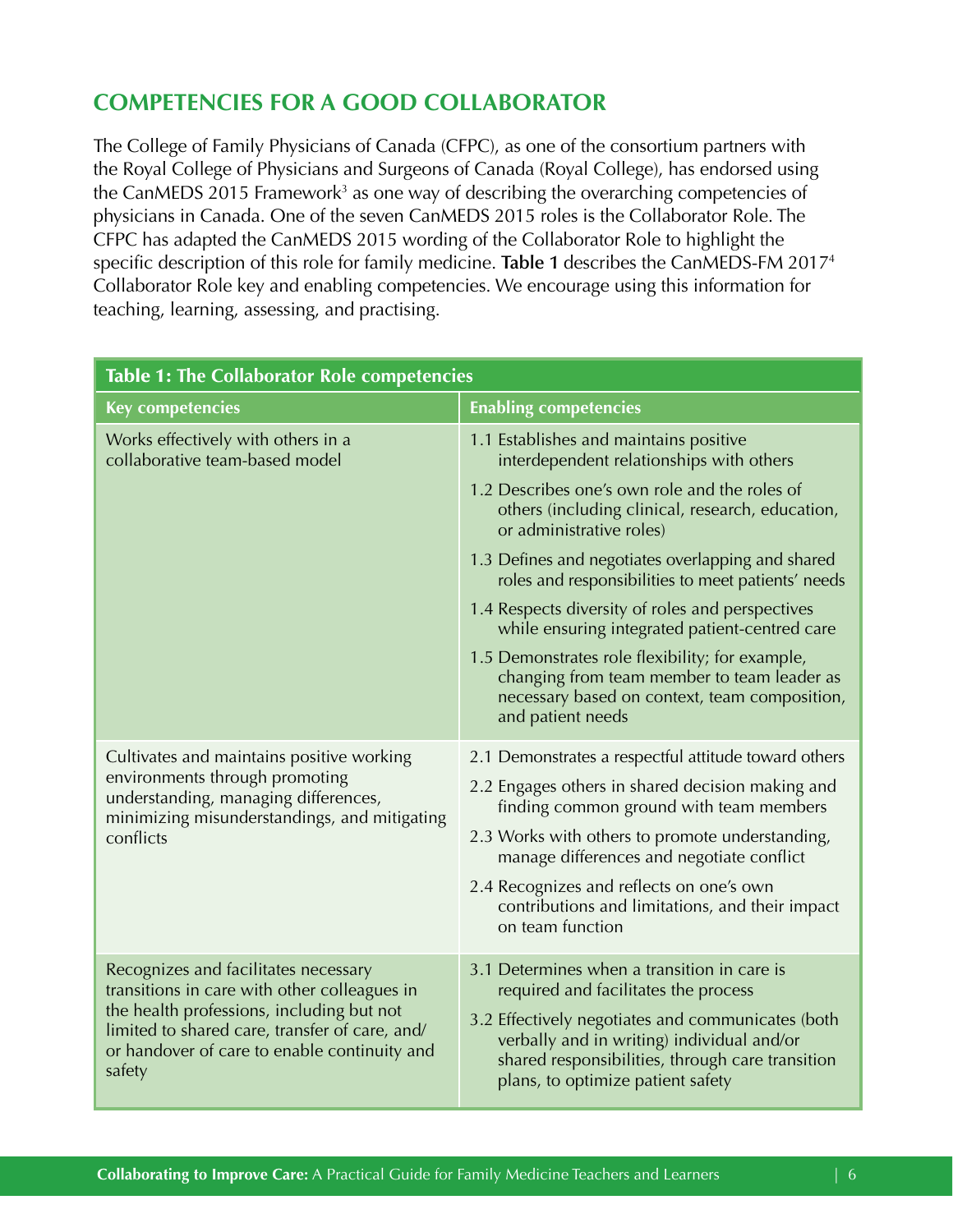# <span id="page-6-0"></span> **TEACHING AND ASSESSING THE COLLABORATOR ROLE**

This guide is aimed at those working with family medicine learners, to support them in teaching and assessing the Collaborator Role. It has been designed to align with the CFPC's FTA Framework[.5](#page-34-0) The FTA Framework was developed to support and enhance the teaching activities carried out by all teachers (family physicians and other health professional educators). This resource may help you, as a teacher working within or outside of the clinical setting, gain ideas about how to teach and assess learners' abilities to embody the CanMEDS-FM Collaborator Role, and to attain clinical competence in this domain.

# **THE CLINICAL PRECEPTOR**

As a clinical preceptor you may undertake two different roles—clinical coach and competency coach. We will first focus on the clinical coach.

As a clinical coach, as outlined in the FTA Framework tasks, your role is described according to activities that a preceptor takes on while teaching learners in the clinic (see **Figure 1**).



 **Figure 1: Tasks and activities of the clinical preceptor—Teacher in the clinical setting**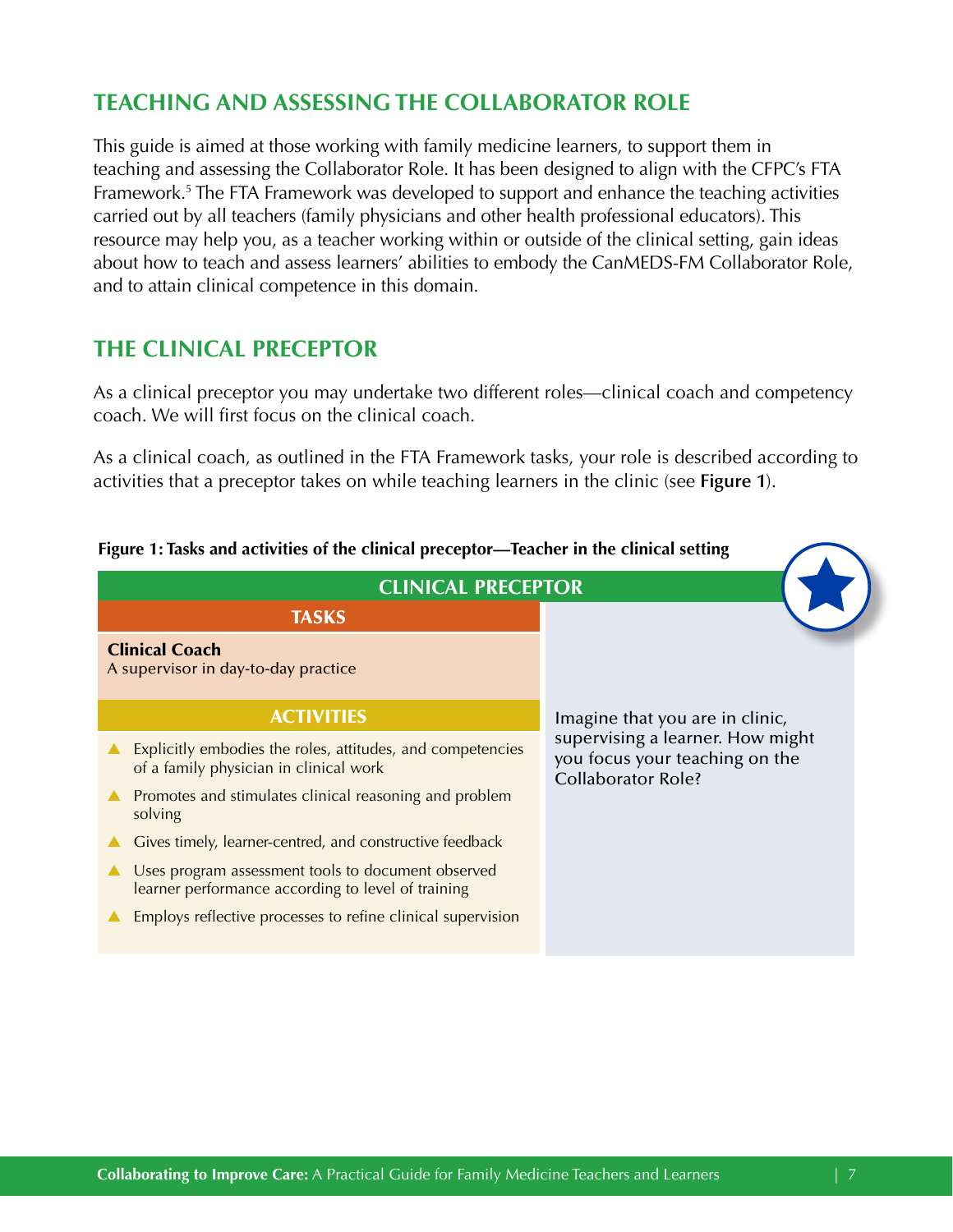# <span id="page-7-0"></span>**The clinical coach**

We often forget that when we embody the roles, attitudes, and competencies of a family physician, we are a role model for learners—we implicitly provide a learning opportunity. As a clinical coach and teacher, we can be implicit or explicit role models for the Collaborator Role. An explicit dialog can be a valuable teaching moment. A learner's reflections, based on observations and considerations of future practice, can also have a great impact.

As a clinical coach we can promote ways to help learners reason and solve problems when sharing clinical presentations. We help them consider the role of the family physician as a collaborator with other health care providers, as well as the patient and family, when developing interprofessional patient-centred care plans. To do this we need to provide learners with opportunities to:

- » Reflect on whether or not collaboration with others is necessary for optimal care
- » Consider with whom to collaborate, enabling them to assess if they understand the roles of others
- » Determine how best to promote collaboration fostering communication skills (both written and verbal)

Your role is to structure teaching and learning moments, providing timely and constructive feedback for learners based on the patient care situations encountered.

In family medicine training, other health care professionals are often involved in teaching in the clinical setting. They are excellent resources for teaching and assessing the Collaborator Role competencies. It is important for these health professional educators to identify and work with the clinical coach, and to enrich and reinforce Collaborator Role competencies whenever possible during interaction with learners. As a clinical coach, it is equally your responsibility to seek out these health professionals, thereby modelling collaborative teaching.

# **COACHING**

Let's return to the scene in the clinic. When listening to the learner's patient presentation, you recall that you decided to fnd an opportunity to highlight competencies related to the Collaborator Role. While listening to the presentation, consider asking yourself the following questions: What information are you looking for? How might you help the learner become more aware of the family physician's role as a Collaborator? What questions can you ask to deepen refection? What responses are you expecting at this learner's level? What behaviours might a resident demonstrate to indicate they are progressively achieving competence as a Collaborator? What red fags might you look for to uncover either a lack of knowledge about interprofessional collaboration or a lack of professionalism with other colleagues? How can you provide feedback that is both specifc and constructive?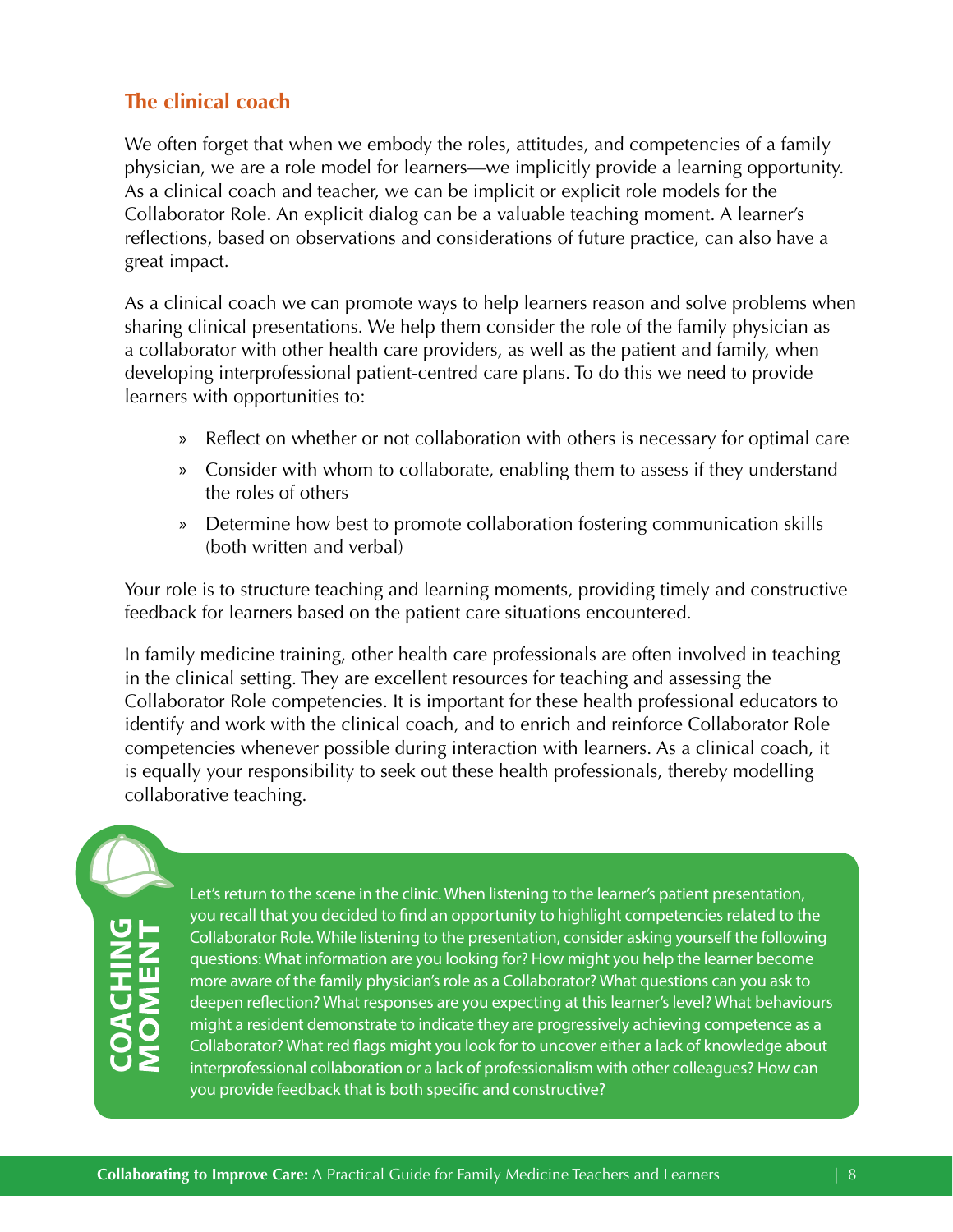# <span id="page-8-0"></span>**Providing constructive feedback**

As teachers, we are asked to provide feedback to learners. Knowing what to say and ensuring that it is constructive can often be difficult. We know that learners want constructive feedback; because of this, the CFPC Section of Residents created a **[Guide to](http://www.cfpc.ca/uploadedFiles/Directories/Sections/Section_of_Residents/GIFT%20Handout%20May%2020%20English.pdf)  [Effective Feedback in Family Medicine Residency](http://www.cfpc.ca/uploadedFiles/Directories/Sections/Section_of_Residents/GIFT%20Handout%20May%2020%20English.pdf).** [6](#page-34-0) Although we intuitively know what collaboration looks like when it is at its best and know when it can be improved, we recognize that putting collaboration into words and actions can be challenging.

With feedback from teachers and learners, the CFPC Collaborator Role Working Group developed the TEAMS acronym and teaching reflection tool[7](#page-34-0) (**Figure 2**; available in French and English) as a handy reference for learners and teachers to support thinking collaboratively in family medicine. It provides language to help describe what it means to be a CanMEDS-FM Collaborator.

# **Figure 2: The Collaborator Role reflection tool**

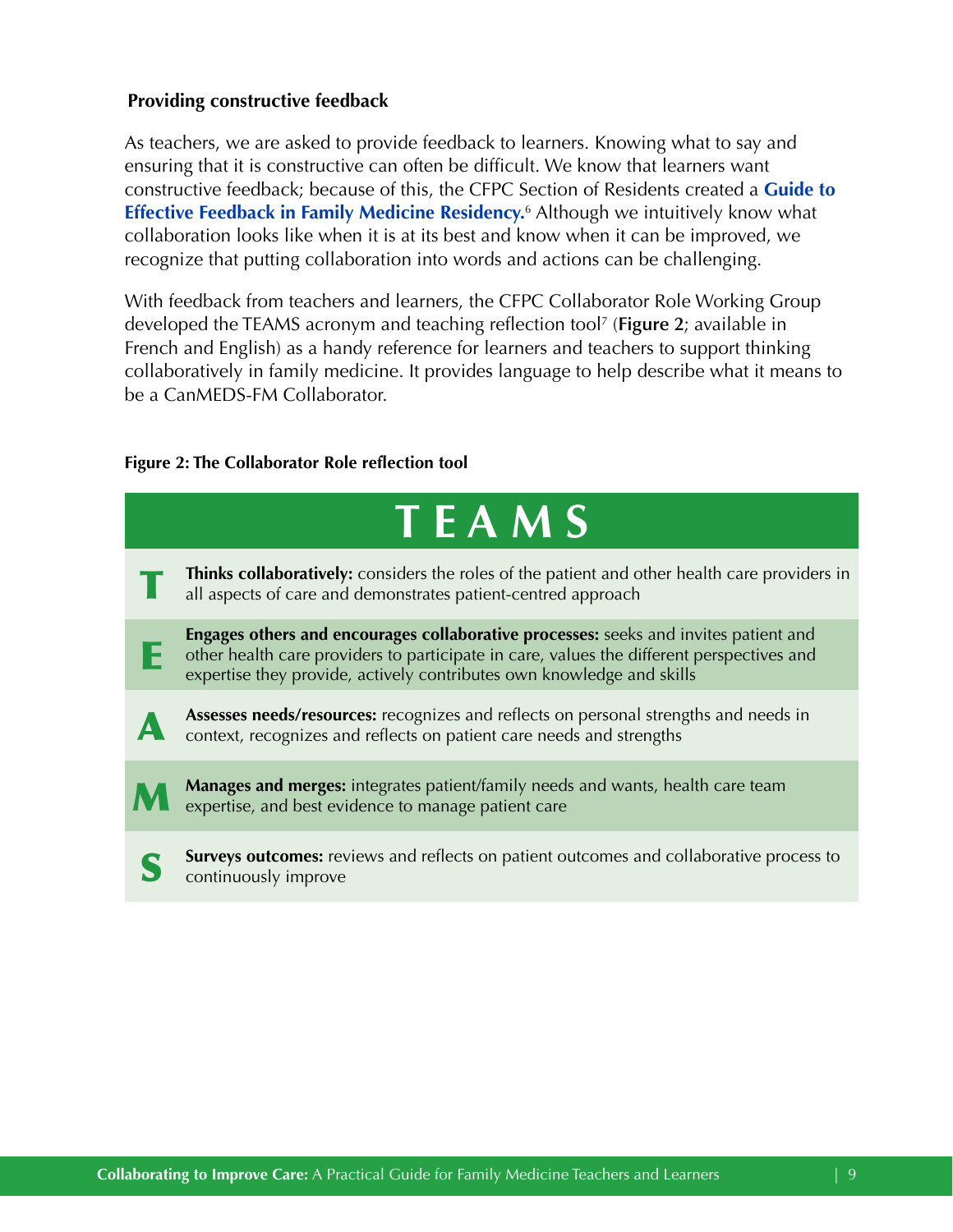<span id="page-9-0"></span>The actions listed with each letter correlate with the enabling competencies of the CanMEDS-FM Collaborator Role. A preceptor can use them as a prompt to:

- » Ask questions about collaboration opportunities that enhance patient care
- » Offer specific and constructive feedback across all Collaborator Role competencies
- » Document feedback shared and observations about the learner's abilities related to collaboration

As previously noted, much of our teaching is implicit through role modelling. The **TEAMS**  tool can also be used as a self-reflection guide for family physicians and health care providers to enhance their own abilities in embodying the Collaborator Role.

# **Documenting observed learner performance**

Teachers are encouraged to document observations of a learner and provide specific feedback about the learner's performance on a daily basis. This documentation is useful for both the learner and the program to gauge the learner's progress in achieving competence and to identify areas needing improvement. The most common method is the field note.<sup>8</sup> The TEAMS tool can help prompt what to write in a field note (see **Figure 3** for an example).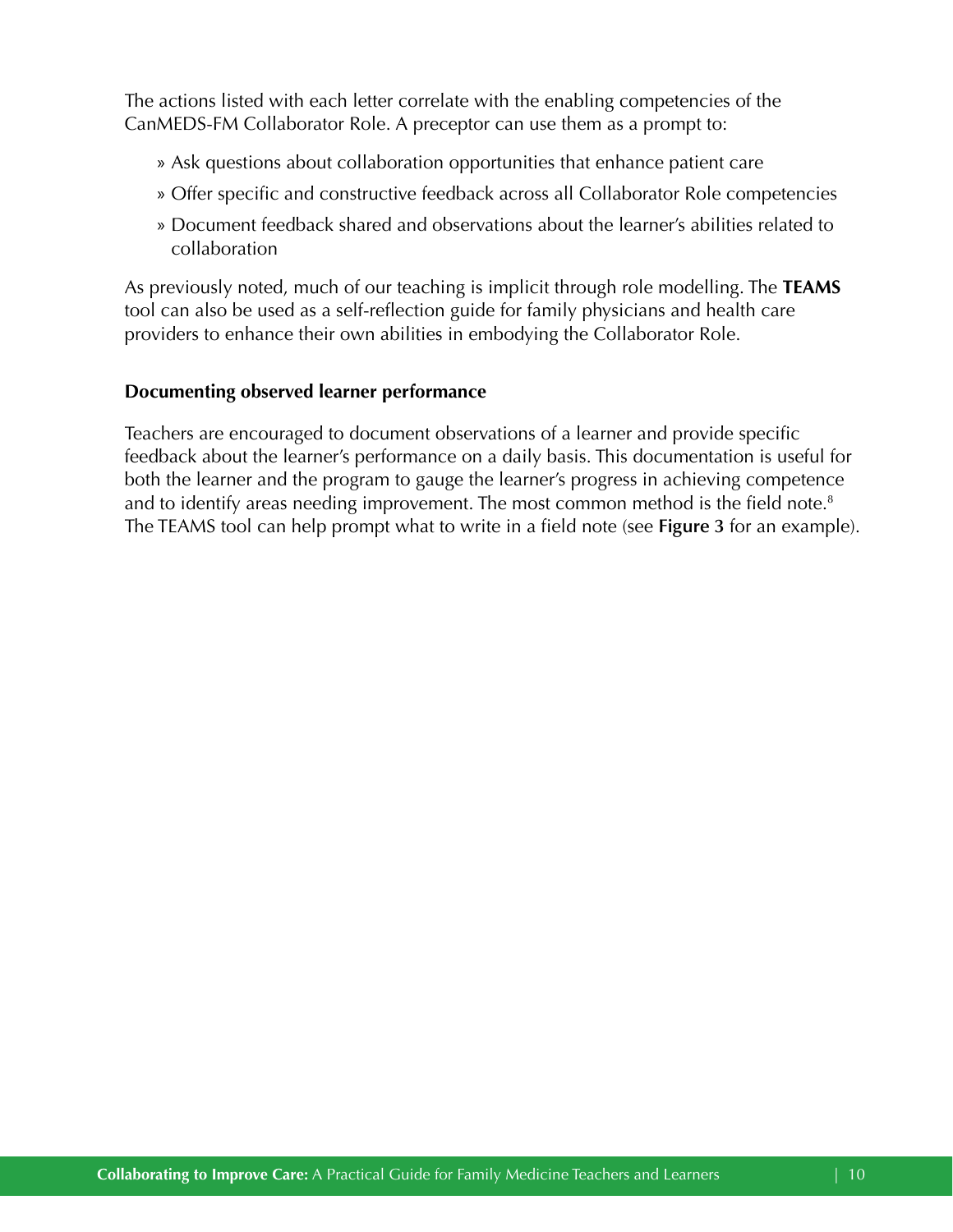# <span id="page-10-0"></span>**Figure 3: Collaborator Role field note: Chart review or after a patient encounter**

**Patient:** Mrs. G, a 72-year-old widow, lives alone and had a recent fall in the bathroom, with minor bruises

**Resident:** A.C., first year

**Learning context:** Case/chart review

During the review, A.C. demonstrated good knowledge about the causes of falls in the elderly. He recognized Mrs. G's desire to remain independent at home and initiated a referral for a falls assessment with the home care team. When asked about other health care providers involved in home care that could be helpful, he did not know about the roles of physiotherapy and occupational therapy nor what differentiates the two professions.

#### **What CanMEDS-FM roles can be highlighted in this patient encounter?**

- Communicator—Established a positive therapeutic relationship with the patient
- $\checkmark$  Collaborator—Recognizes and facilitates necessary transitions in care leveraging the expertise of other colleagues in the health professions
- $\checkmark$  Medical Expert—Manages falls in the elderly
- 8 Leader—N/A
- 8 Health Advocate—N/A
- $\star$  Scholar—N/A
- 8 Professional—N/A

#### What CFPC skill dimensions (SD) can be highlighted?

- $\checkmark$  SD1 Patient-centred approach—engages patient in identifying care goals
- $\checkmark$  SD2 Communication skills—written language skills: home care referral
- $\checkmark$  SD3 Clinical reasoning skills—falls in the elderly
- $\checkmark$  SD4 Selectivity—appreciating roles of team members to enable appropriate referrals
- $\checkmark$  SD5 Professionalism—shows respect and responsibility to patients and colleagues
- 8 SD6 Procedure skills—N/A

#### What TEAMS actions can be highlighted?

- $\checkmark$  **T** Thinks collaboratively—Considers the roles of the patient and other health care providers and demonstrates a patient-centred approach (SD1)
- **E** Engages others and encourages collaborative process—Seeks the assistance of other health care providers through home care referral (SD2, SD3)
- **A** Assesses needs/resources—Recognizes the limits of the MD role and engages the home care team; however, limited home care team knowledge (SD3, SD5)
- 8 **M** Manages and merges—N/A
- 8 **S** Surveys outcomes—N/A

#### Feedback for resident to enhance learning:

- Familiarize yourself with the difference between physiotherapy and occupational therapy for seniors with falls in order to better recognize when to refer and what each can do for patient care; this will enhance your ability to create care plans involving others
- Consider shadowing or interviewing a physiotherapist or occupational therapist that works with seniors to gain a sense of what they do and when best to selectively refer patients to them
- Contact the hospital's falls clinic to arrange a half-day observation if possible in the following month

#### Plan for follow-up:

- y Block 10 minutes in one week to present the roles and responsibilities of occupational therapists and physiotherapists in the management of falls in the elderly
- Book Mrs. G to return to the clinic in one month to review home care assessment recommendations and progress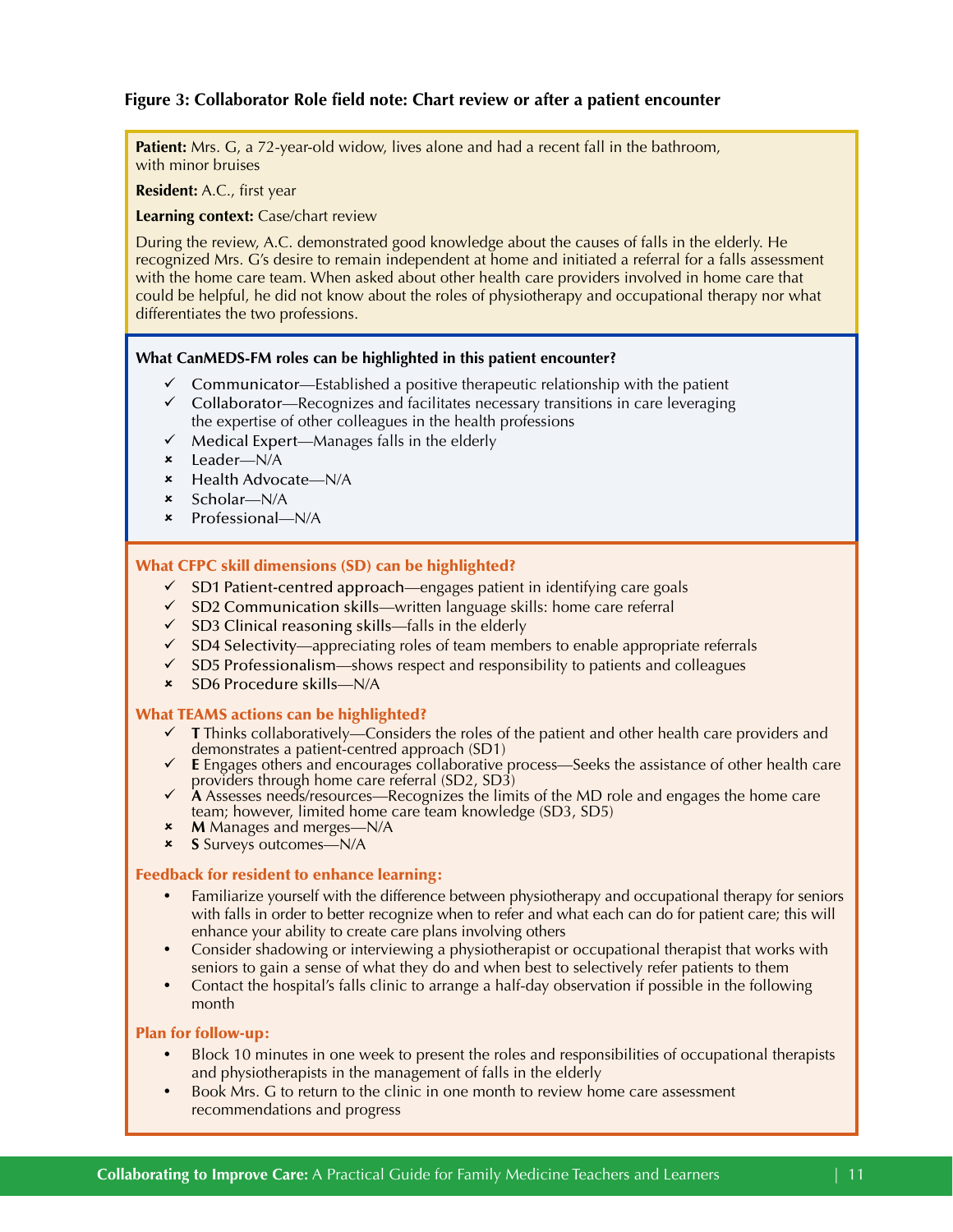<span id="page-11-0"></span>In the field note example (**Figure 3**) the clinical coach provides feedback on the learner's knowledge about other health care providers and offers a concrete suggestion for how the learner can enhance their knowledge about the roles of other health professions for an elderly woman with a fall.

# **Observable behaviours associated with the Collaborator Role**

As a teacher, one of your key roles is helping to determine if what is being taught in family medicine is being applied and ultimately incorporated into behaviours that reflect competencies expected of a learner at their stage of development/training. With the adoption of the Triple C Competency-based Curriculum,<sup>9</sup> residency programs began designing their curriculum with outcomes in mind (competencies), providing learning experiences that enable competency achievement, and assessing learners for competence.

As a clinical coach, you use patient encounters as teaching and assessment opportunities. When a learner is providing a patient's history, sharing findings from the physical exam, offering a differential diagnosis, and creating a management plan, you have a chance to highlight a particular area to focus on to optimize a learning moment. Each phase of the clinical encounter (from taking the history to developing a management plan) is an opportunity to use the TEAMS tool.

If teachers must enable competency attainment whereby learners can work effectively with physicians and other colleagues (a key CanMEDS-FM competency), teachers must observe behaviours that reflect this competency. These behaviours (or enabling competencies), when discussed and documented, can be used as a form of assessment and an opportunity to provide constructive feedback. The dialog with the learner, with written documentation in the form of a field note, is an example of such a formative assessment opportunity.

With the implementation of competency-based education, Canada's family medicine residency programs began designing their Triple C Curriculum applying the CanMEDS-FM Competency Framework and the CFPC's **[Evaluation Objectives](http://www.cfpc.ca/EvaluationObjectives/)** for the purposes of certification in family medicine. These frameworks were designed in parallel to support curriculum development and learner assessment. The frameworks are complementary and each key and enabling competency has been mapped to an observable behaviour described within one of the six skill dimensions. To see the relationship between the competency wording in CanMEDS-FM and in the Evaluation Objectives, refer to **[Appendix A](#page-19-0)**. As a clinical coach, you must be able to document observed behaviours and share constructive feedback, both verbally and in writing. Knowing what to look for can help shape your feedback and ultimately the type of constructive feedback you offer. **Table 2** provides examples of observable behaviours related to the Collaborator Role enabling competencies. Appendix A also includes a list of observable behaviours that relate to either the enabling competencies of CanMEDS-FM or the skill dimensions of the Evaluation Objectives.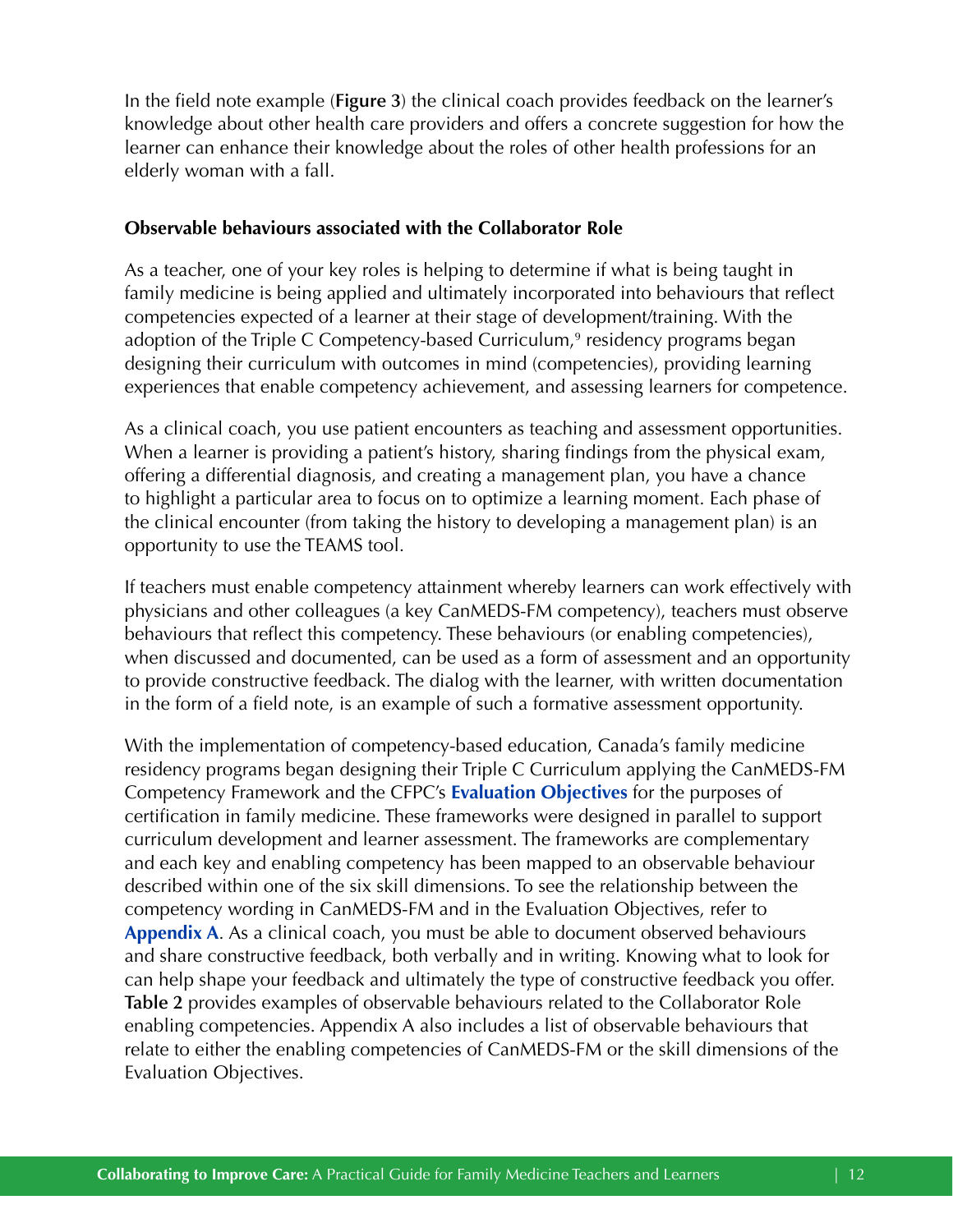<span id="page-12-0"></span>

| Table 2: Example of observable behaviours most associated with the Collaborator Role            |                                                                                                                                                                                                                                                                                                                                                               |                                                                                         |                                                         |
|-------------------------------------------------------------------------------------------------|---------------------------------------------------------------------------------------------------------------------------------------------------------------------------------------------------------------------------------------------------------------------------------------------------------------------------------------------------------------|-----------------------------------------------------------------------------------------|---------------------------------------------------------|
| <b>Collaborator Role</b><br>enabling competency                                                 | <b>Examples of observable</b><br>behaviours by learners                                                                                                                                                                                                                                                                                                       | <b>Evaluation</b><br><b>Objectives</b><br><b>Skill dimensions</b>                       | <b>Phase of</b><br>the clinical<br>encounter            |
| Establishes and<br>E1.1<br>maintains positive<br>interdependent<br>relationships with<br>others | » Engages other physicians and<br>other health care providers in<br>developing a patient-centred<br>approach to care<br>» Works to establish common<br>ground for care plans<br>» Uses respectful verbal and<br>non-verbal communication<br>that is non-judgmental and<br>avoids using acronyms and<br>medical jargon<br>» Open and responsive to<br>feedback | » Communication<br>skills<br>» Clinical reasoning<br>» Selectivity<br>» Professionalism | » Diagnosis<br>» Treatment<br>» Follow-up<br>» Referral |

# **The competency coach**

As previously mentioned, one role a clinical preceptor fills is the clinical coach. The second role is that of a competency coach. The competency coach acts as an adviser for the long term, reviewing progress and offering suggestions to improve performance or find additional learning opportunities.

The competency coach should have a good grasp of the relationship between CanMEDS-FM and the CFPC's Evaluation Objectives and the domains of clinical care in family medicine<sup>10</sup> to help fulfill their role. It is the competency coach's role to explore whether a learner has had enough exposure to learn what it means for a family physician to be a good collaborator. It is also the competency coach's role to be able to have enough of a picture of the learner to discern their acquisition of competence in collaboration over the duration of their residency program. The competency coach holds both a teaching and assessment function. **Figure 4**  provides an example of a teaching task scenario for a competency coach.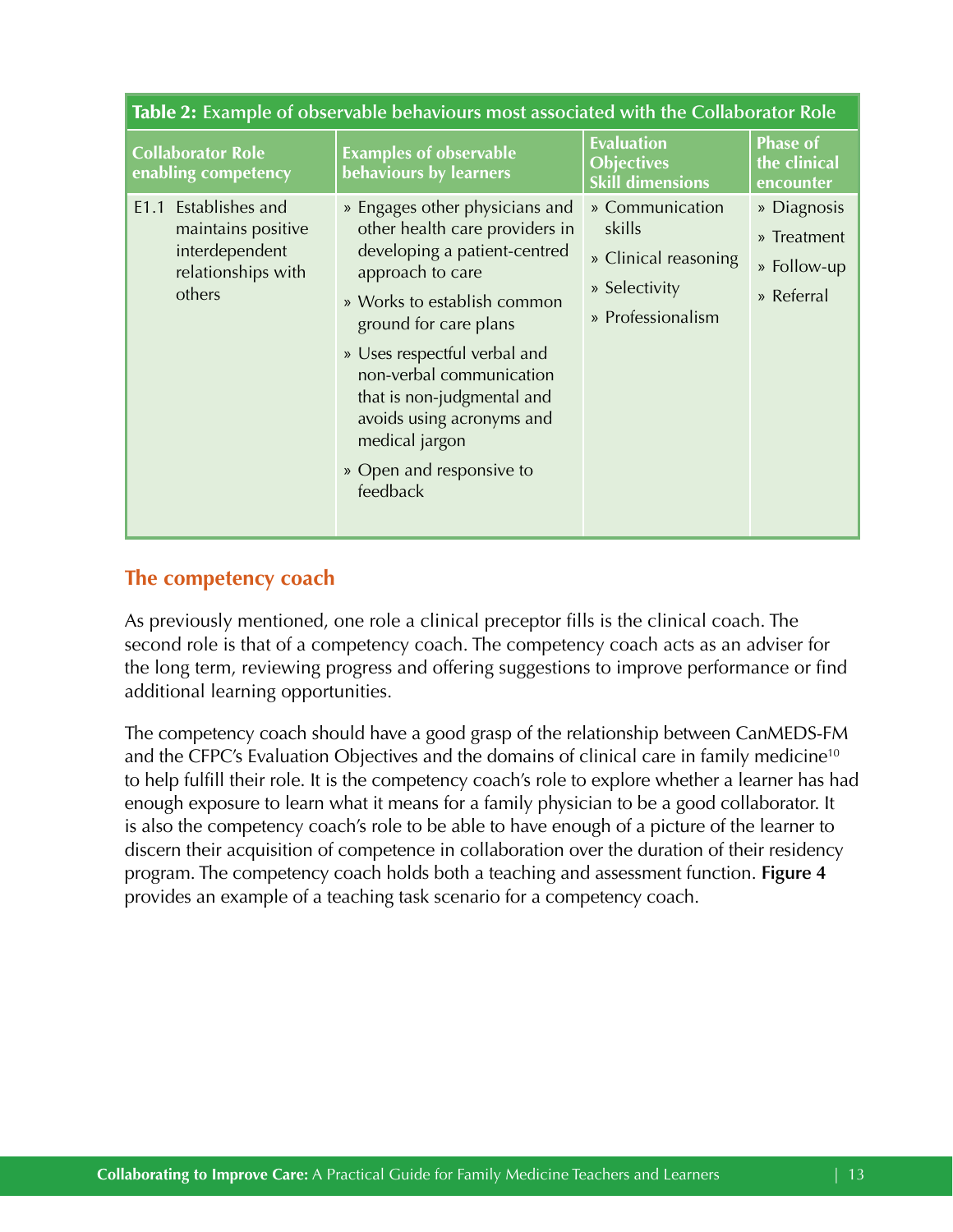# <span id="page-13-0"></span>**Figure 4: Teaching task scenario**

| <b>TASKS</b><br>You have been assigned two residents to follow over<br>the length of their residency. In keeping with program<br>expectations, you arrange to meet with each resident<br>every three months to review progress. You conduct the<br>activities listed to the right during each review.<br>By the end of each session, the learner should:<br>Have a good idea of the level of progress made<br>Have concrete ideas to help guide further learning<br>$\blacktriangle$<br>experiences needed to address gaps identified<br>Consider the adequacy of the documentation in<br>$\blacktriangle$ | <b>Competency Coach</b><br>An educational advisor along the course of                                                                                                                                                                                                                                                           |
|------------------------------------------------------------------------------------------------------------------------------------------------------------------------------------------------------------------------------------------------------------------------------------------------------------------------------------------------------------------------------------------------------------------------------------------------------------------------------------------------------------------------------------------------------------------------------------------------------------|---------------------------------------------------------------------------------------------------------------------------------------------------------------------------------------------------------------------------------------------------------------------------------------------------------------------------------|
|                                                                                                                                                                                                                                                                                                                                                                                                                                                                                                                                                                                                            |                                                                                                                                                                                                                                                                                                                                 |
|                                                                                                                                                                                                                                                                                                                                                                                                                                                                                                                                                                                                            | learner training                                                                                                                                                                                                                                                                                                                |
|                                                                                                                                                                                                                                                                                                                                                                                                                                                                                                                                                                                                            | <b>ACTIVITIES</b>                                                                                                                                                                                                                                                                                                               |
| their portfolio, which contains field notes and<br>other documentation of their behaviours (e.g., 360<br>evaluation, end-of-rotation in-training assessments)                                                                                                                                                                                                                                                                                                                                                                                                                                              | Helps learner design and update his or<br>her individual learning plan<br>Guides a comprehensive periodic<br>progress review informed by the<br>learner's self-analysis<br>Assists learner in his or her<br>professional development<br>Adjusts teaching interventions to<br>support a learner facing progression<br>challenges |

Using periodic reviews, the competency coach can help the learner reflect on their competency achievement using field notes from clinical coaches and other assessment documents in the learner's portfolio and to help interpret progress made. The competency coach is responsible for providing suggestions about how learners can attain competency in the CanMEDS-FM Collaborator Role and/or the Evaluation Objectives related to that role. **Figure 5** provides an example of how a competency coach may undertake a periodic review meeting with the learner. The Section of Resident's guide to periodic reviews<sup>11</sup> is another valuable resource.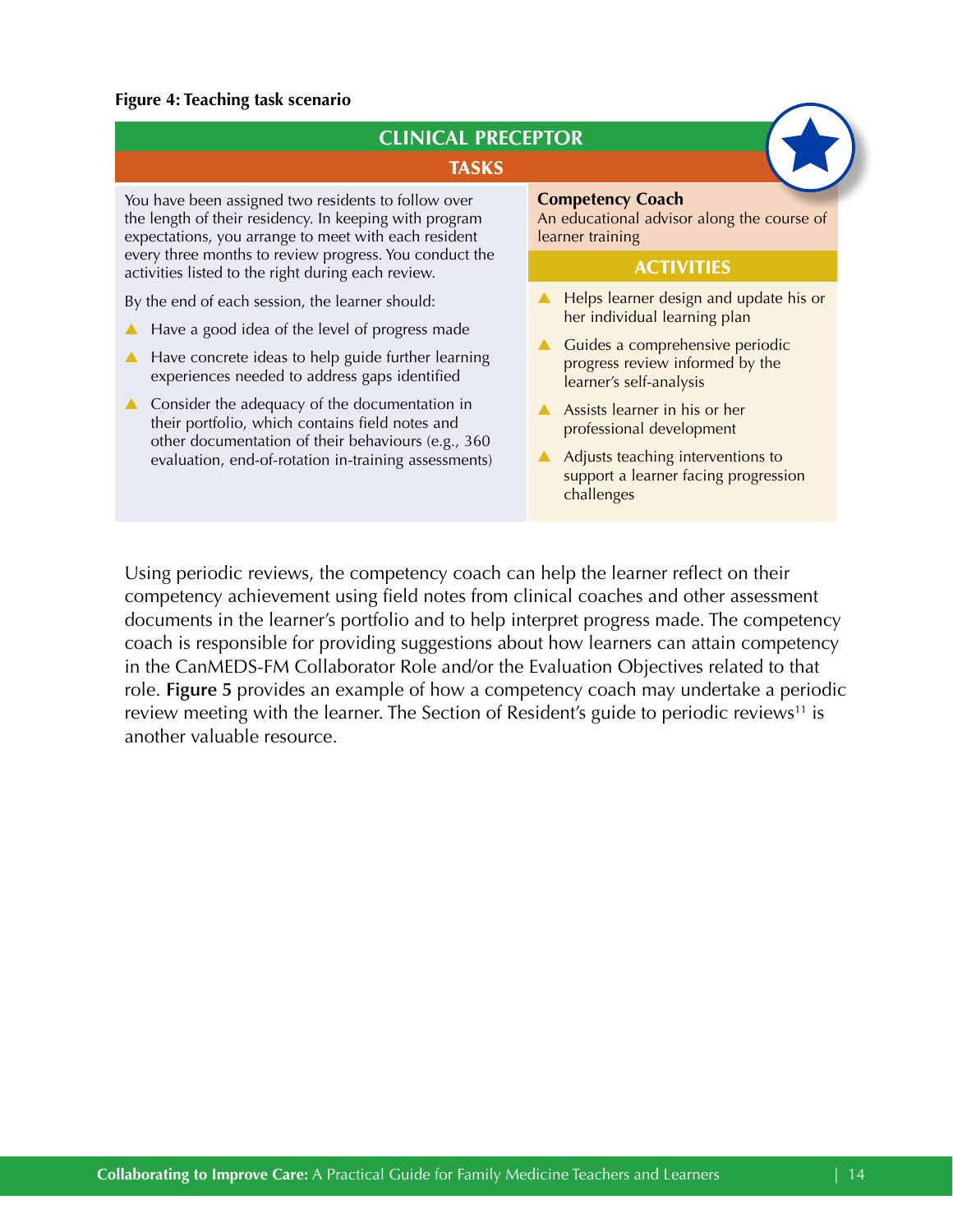# <span id="page-14-0"></span> **Figure 5: Periodic review meeting with a learner**

**Example:** Toward end of the first year of family medicine residency training

**Scenario:** A family medicine resident is meeting with her competency coach for the fourth time since the start of her residency training. She and the competency coach review the learning gained to date:

| Field notes from clinical coaches                       | » Lacking any reference to collaboration skills<br>» Lack of documentation of observable<br>behaviours related to the Evaluation<br>Objectives                                                        |
|---------------------------------------------------------|-------------------------------------------------------------------------------------------------------------------------------------------------------------------------------------------------------|
| Exposure to family medicine<br>clinical domains of care | » Lacking exposure to child health care                                                                                                                                                               |
| <b>Exposure to CanMEDS-FM roles</b>                     | » Minimal exposure to Collaborator Role                                                                                                                                                               |
| Skill dimensions demonstrated                           | » Lacking engagement of others in<br>identifying and addressing patient needs<br>(patient-centred approach)<br>» Lacking evidence of verbal and non-verbal<br>communications through care transitions |

Competency coach advice:

- During the next few months in the family medicine clinic, ask for increased clinic visits for children under the age of 10
- Consider an elective experience in community ambulatory pediatric care
- Ask other clinic team members or patient/parents for field notes feedback on the areas lacking: Collaborator Role competencies/skill dimensions
- Consider reviewing the CanMEDS-FM Collaborator Role e-cards to identify opportunities for exposure to and assessment of the Collaborator Role competencies
- Consider requesting direct observation of clinical encounters to capture interactions with patients and families to strengthen skills in patient-centredness
- Review the communication skill dimension with respect to interacting and communicating with health professional colleagues, and identify opportunities for demonstrating clear verbal and non-verbal skills in patient care transitions

# **Supplemental teaching of the Collaborator Role in the clinical setting**

Teachers in the clinical setting (clinical or competency coach) can suggest additional, structured learning opportunities, beyond clinic patient encounters, to help learners better understand the Collaborator Role. Offer opportunities to work directly with other health care providers or attend team meetings. Also observe their communication (written and verbal) with other health care providers to find teaching and assessing opportunities.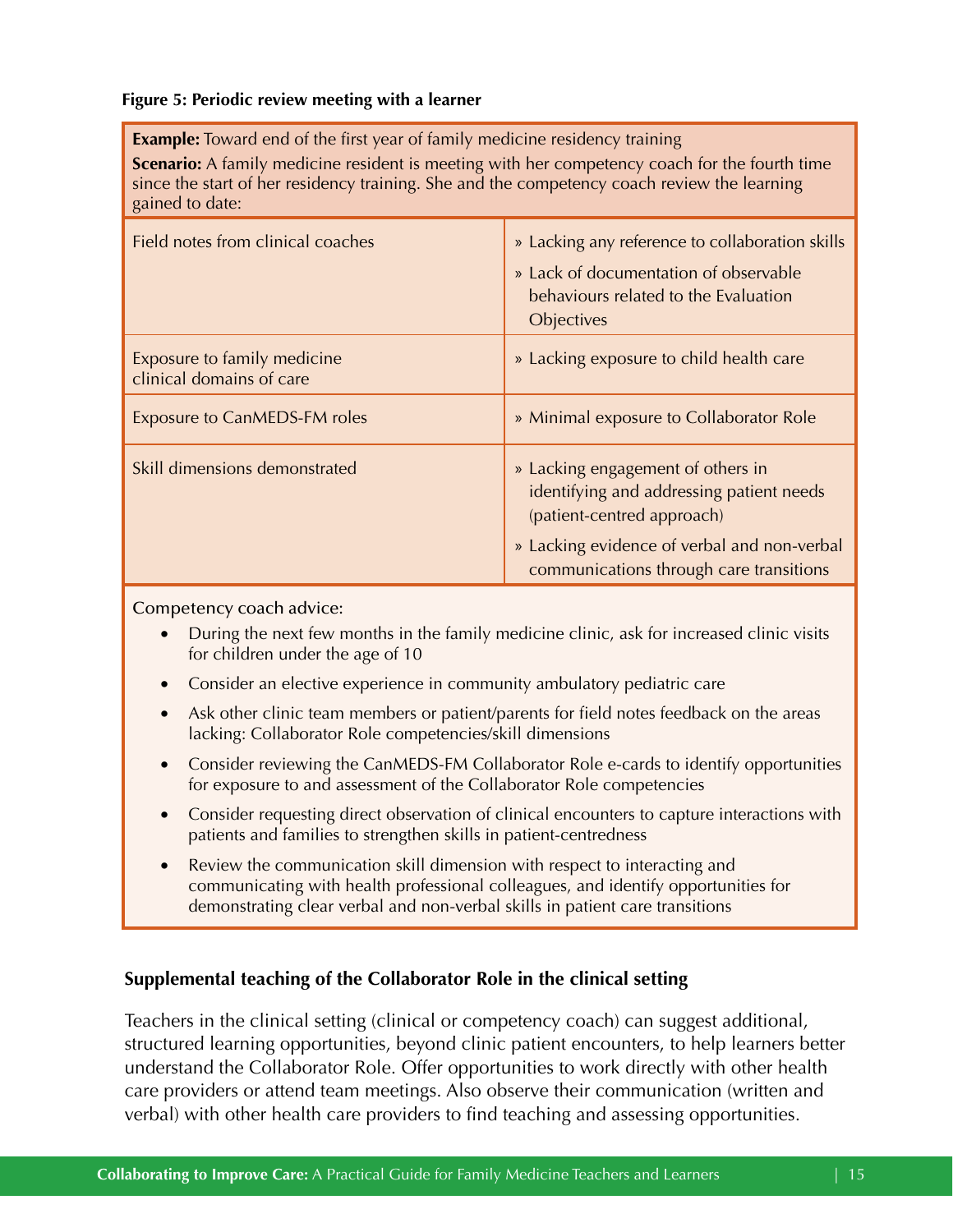# <span id="page-15-0"></span>**Collaborator Role e-cards**

E-cards are another option for teaching the Collaborator Role. The e-cards in this guide are grouped by setting (inside and outside of clinical settings), some are more structured than others. The ideas described in these e-cards have been used by other teachers. **Figure 6**  is an example of an e-card, and you can find a full bank of these in **[Appendix B](#page-22-0)** for your convenience. The e-cards contain objectives and resources you can use to implement teaching and learning opportunities. As a teacher, program director, or learner, the e-cards aim to help deepen awareness of how to think and act collaboratively to enhance patient care.

# **Figure 6: Sample e-card**

# **Teacher in the clinical setting**

# **ORIENTATION**

# **Learning objectives:**

- 1. Identify who is on the team in a family practice setting.
- 2. Define the roles of team members who provide continuity of care with family physicians.
- 3. Explore the impact and value of collaborative practice for patient-centred care in family practice.

# **Activities:**

- 1. Introduce your learner to your health care team.
- 2. Have the learner describe the contribution health care providers offer to patients cared for collectively.
- 3. Book the learner to conduct brief team shadowing or interviewing opportunities with different team members to learn their roles and tasks.

# **Resources:**

- University of Toronto Shadowing/Interviewing Checklist [www.ipe.utoronto.ca/download/224/TRI%20Web%20](http://www.ipe.utoronto.ca/download/224/TRI%20Web%20Manual-%20Full%20Document%20%281-6%29.pdf?redirect=node/233)  [Manual-%20Full%20Document%20%281-6%29.](http://www.ipe.utoronto.ca/download/224/TRI%20Web%20Manual-%20Full%20Document%20%281-6%29.pdf?redirect=node/233)  [pdf?redirect=node/233](http://www.ipe.utoronto.ca/download/224/TRI%20Web%20Manual-%20Full%20Document%20%281-6%29.pdf?redirect=node/233)
- Orientation information, which includes descriptions of roles and responsibilities for all team members

# **Applying TEAMS to the e-card**

- T**hinks collaboratively** Recognizes that patient/familycentred care is a core value for quality collaborative practice
- T**hinks collaboratively** Understands how and when to collaborate with other team members to enhance patient care
- E**ngages others and encourages collaborative processes**—Pays attention when others are communicating their role
- A**ssesses needs/resources** Describes the roles and contributions of team members after completing team shadowing experiences
- 8 M**erges and manages**—N/A
- 8 Surveys Outcomes—N/A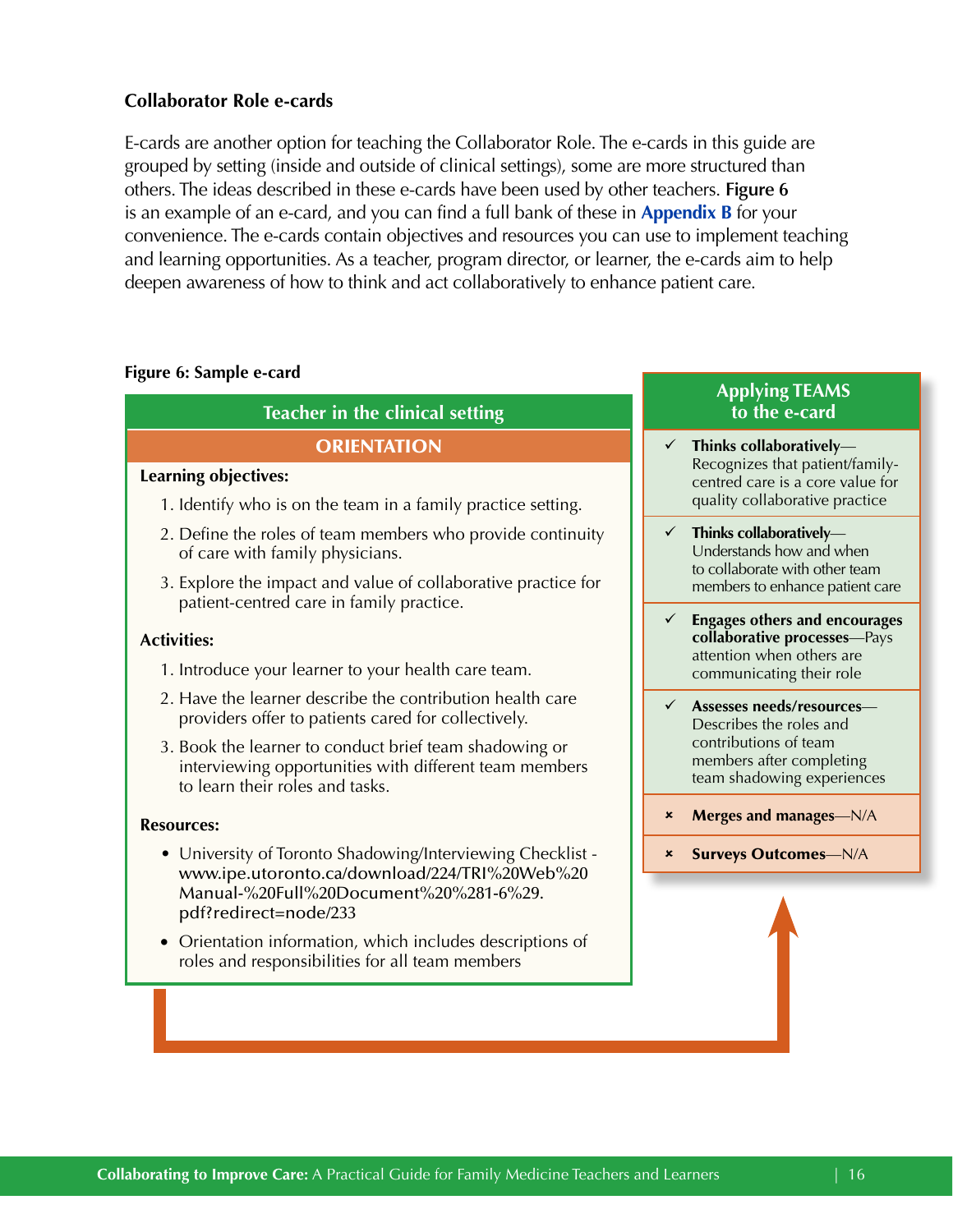# <span id="page-16-0"></span>**TEACHER OUTSIDE THE CLINICAL SETTING**

Beyond the teaching and learning that occurs with patient encounters in the clinical setting, teachers are often asked to provide lectures, workshops, seminars, and supervise projects (e.g., research, continuous quality improvement) outside of the clinical setting. These activities also provide excellent opportunities for learners to gain Collaborator Role competencies. These types of experiences are often developed as part of the learner's academic program (series of core seminars, etc.). The learning opportunities, structured around specific family medicine competencies, should be documented by the resident and shared with their competency coach during their periodic reviews. If a competency coach recognizes a lack of exposure to Collaborator Role learning opportunities, they can suggest including an interprofessional workshop, lecture, or project for residents to supplement learning, and therefore competency attainment. The task of offering learning outside the clinical setting is described in the FTA Framework (see **figures 7** and **8**).

# **Figure 7: Teaching task scenario**

|                                                                                                                     | <b>TEACHER OUTSIDE THE CLINICAL SETTING</b>                                                                                                                                                                                                                                                                                                                                                               |  |  |
|---------------------------------------------------------------------------------------------------------------------|-----------------------------------------------------------------------------------------------------------------------------------------------------------------------------------------------------------------------------------------------------------------------------------------------------------------------------------------------------------------------------------------------------------|--|--|
|                                                                                                                     | <b>TASKS</b>                                                                                                                                                                                                                                                                                                                                                                                              |  |  |
| Teacher - Design and delivery of teaching sessions outside the clinical setting                                     |                                                                                                                                                                                                                                                                                                                                                                                                           |  |  |
| <b>ACTIVITIES</b>                                                                                                   |                                                                                                                                                                                                                                                                                                                                                                                                           |  |  |
| Prepares teaching session (before)<br>Facilitates teaching session (during)<br>Reflects on teaching session (after) | Your site director indicates that residents and nurses are<br>having trouble articulating who should be bringing patients<br>into examining rooms. She asks you to conduct a conflict<br>resolution and collegial conversations seminar with the<br>residents that can help support a solution with the nurses<br>while addressing one of the Collaborator Role enabling<br>competencies. What do you do? |  |  |

# **Teaching sessions**

If you are asked to teach a session about the Collaborator Role outside of the clinical setting, knowing the expected competencies to be achieved can help guide your learning objectives for the session. Find out what learners have been exposed to and where the gaps of learning related to these competencies are. This can also help you decide what competencies to focus on and draft learning objectives to achieve these competencies.

Many teaching tools developed over recent years are available for you to leverage—from case-based scenarios, to simulations, to guides for developing interprofessional continuous quality improvement projects. Examples of many of these tools and websites are listed in **[Appendix C](#page-33-0)**. You can use the online resources to help you prepare a specific teaching opportunity based on specific Collaborator Role competencies you want your learners to attain. Be explicit with your learning objectives as this helps to define what you want to assess on completion of the learning activity. Many of the resources will need to be tailored to family medicine.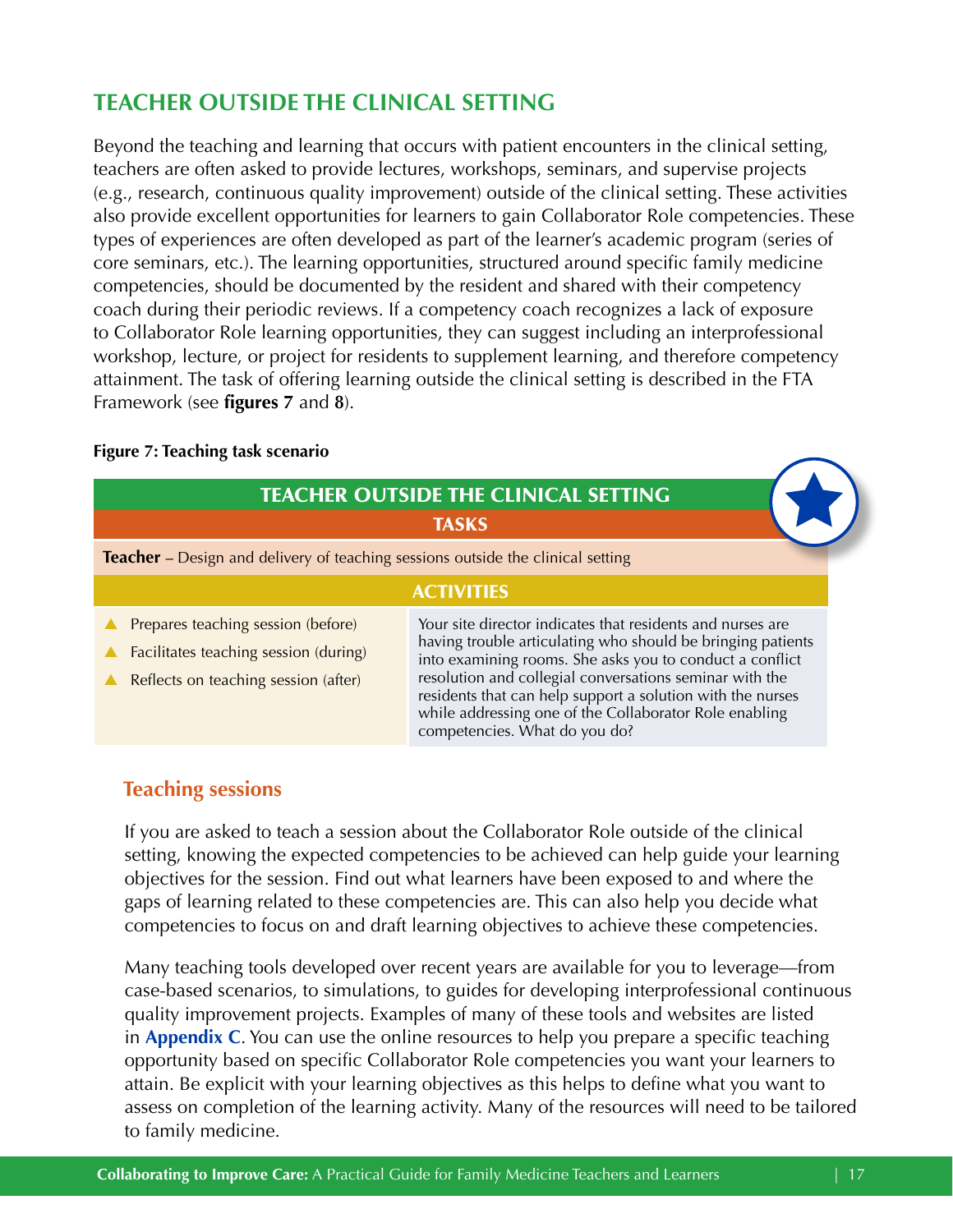# **Figure 8: Sample e-card—Outside the clinical setting**

# **Teacher outside of the clinical setting**

# FACILITATING A TEACHING SESSION (ROUNDS, LUNCH AND LEARNS)

It is important to understand good principles for providing an interprofessional session when thinking about how to facilitate a session.

# **Learning objectives:**

- 1. Integrate the concepts of interprofessional collaboration in all education sessions
- 2. Encourage and facilitate interprofessional design and delivery of the education session
- 3. Prioritize inclusiveness in the session audience
- 4. Consider articles from other professions to discuss

# **Activities:**

- 1. Integrate Collaborator Role competencies in education session curriculum
- 2. Invite interprofessional teachers to collaborate in developing and delivering rounds, lunch and learns
- 3. Approach other team members to identify and recruit audience participants
- 4. Conduct a broad literature review, including articles from other professional fields

# **Resources:**

- University of Toronto, Centre for Interprofessional Education DVD Series (English and French) www.ipe.utoronto.ca/resources/dvd-tools
- IPC on the Run modules from University of British Columbia www.ipcontherun.ca
- Primary Care Interprofessional Team Toolkit (University of Manitoba) www.ipe.utoronto.ca/ download/284/Manitoba%20Primary%20Care%20IP%20Toolkit.pdf?redirect=node/233

Many assessment tools have been developed that you can use after a specific teaching session or series of teaching opportunities. As educators, we know that there is often an artificial separation between teaching and assessment. As these can be interchangeable at times, we have provided a combined table of teaching and assessment tools (see **[Appendix C](#page-33-0)**).

You can use these tools in various ways, including:

- » As a teacher outside the clinical session to evaluate impact of the session, determining if learners felt they were able to acquire knowledge, skills, attitudes, or behaviours; use their responses to reflect on what you can do differently to improve future teaching sessions
- » For the learner to reflect on what they learned from the session and about competencies acquired; share the assessment tools as part of the learner's portfolio, providing evidence of learning exposure to the Collaborator Role
- » As a competency coach to help guide discussions with learners to determine what they do and do not know about the Collaborator Role, and acquire specific Collaborator Role competencies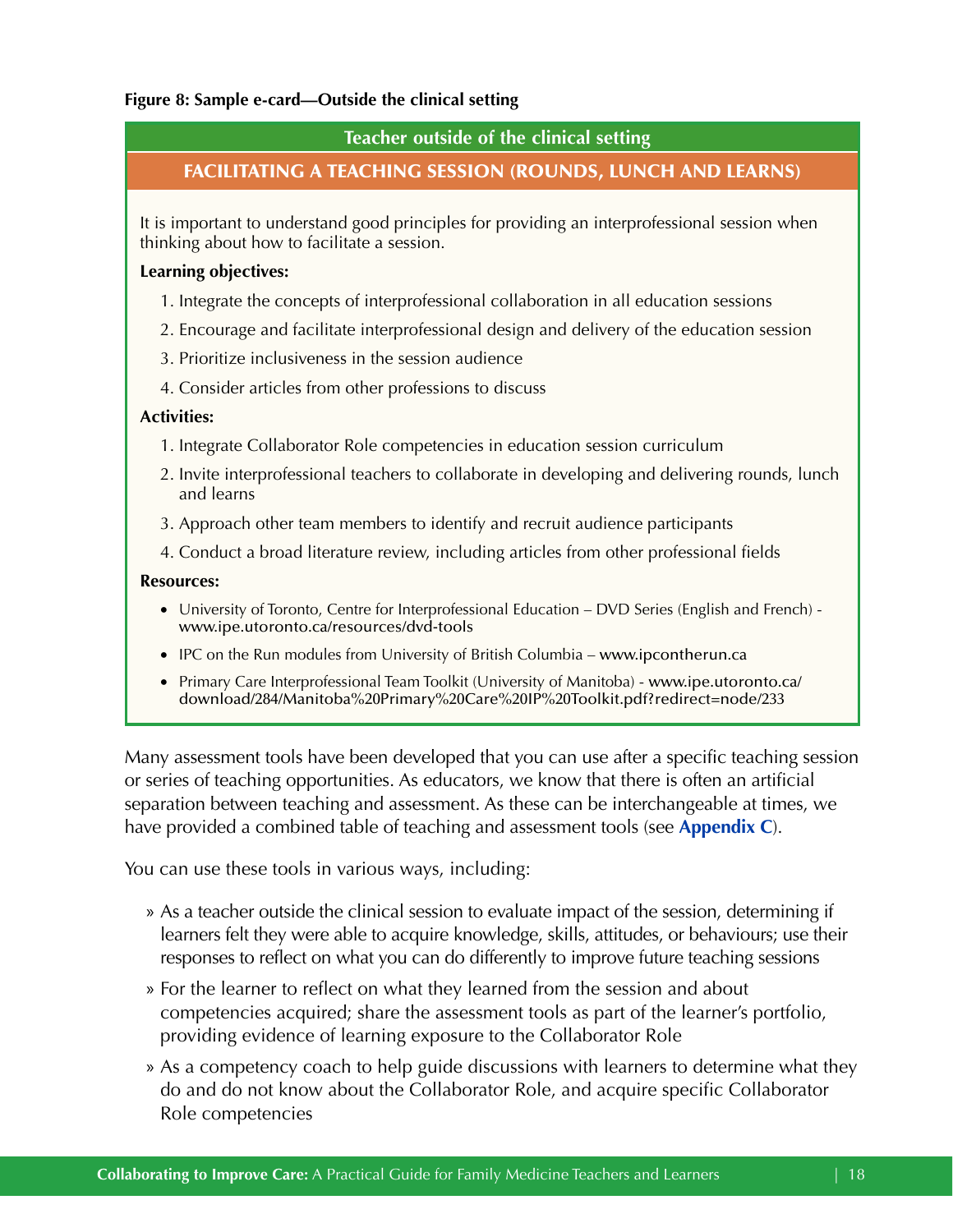# <span id="page-18-0"></span>**CONCLUSION**

This guide has been developed by an interprofessional working group to support teachers, coaches, learners, and planners in teaching and attaining collaborative practice/Collaborator Role competencies in family medicine. The guide helps translate key and enabling competencies within the Collaborator Role into practical application within and outside of the clinical setting, encompassing both teaching and assessment strategies.

Regardless of your role in family medicine education, it is important to model collaborative behaviour at all levels of teaching from the clinic to the classroom, curriculum development to delivery and evaluation. It is also important to intermittently reflect on your own collaborative competencies and seek out peer mentorship opportunities to further support development for yourself and others.

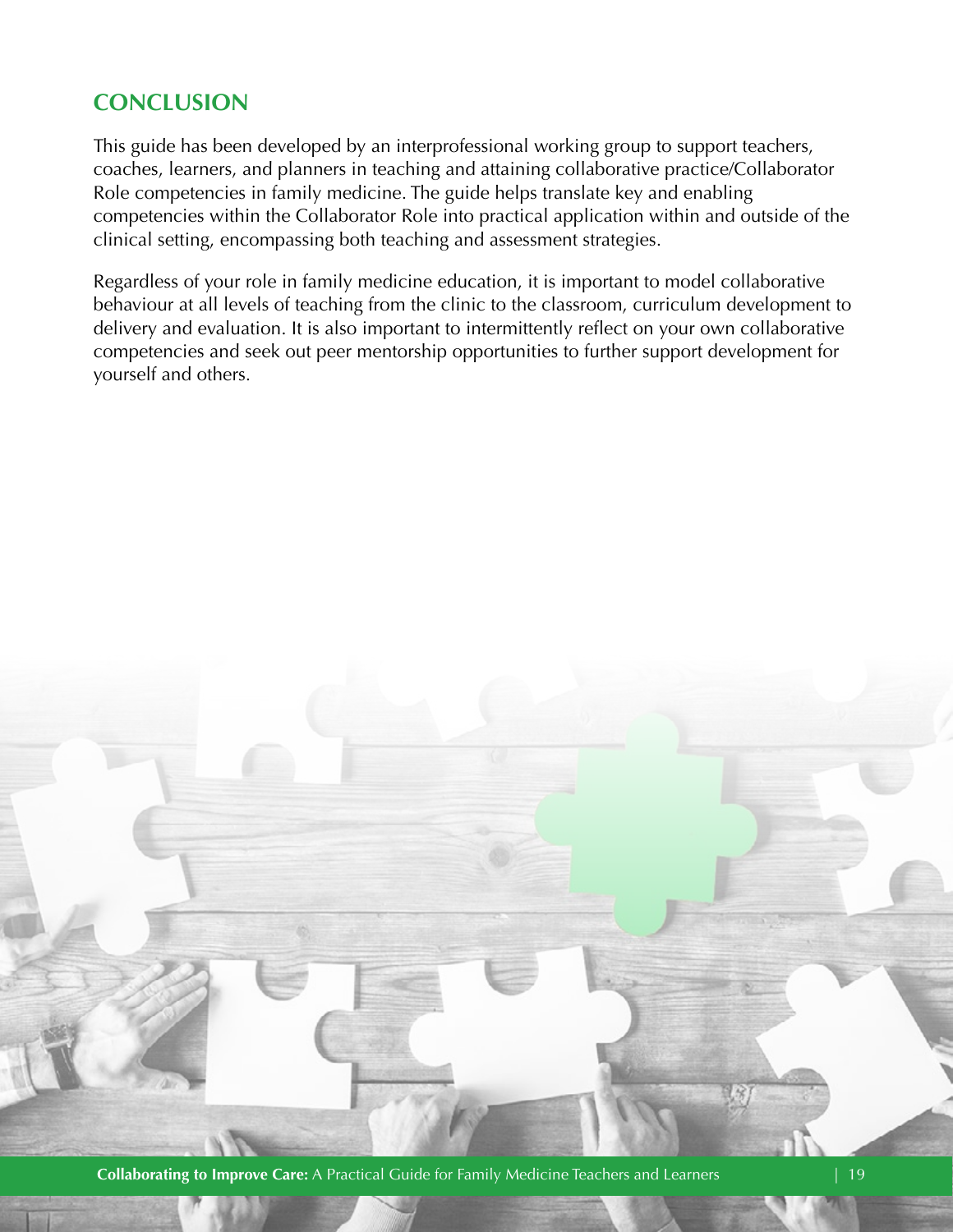# <span id="page-19-0"></span>**APPENDIX A: CANMEDS-FM COMPETENCY FRAMEWORK AND CFPC EVALUATION OBJECTIVES**

The following chart outlines the relationship between the CanMEDS-FM 2017 competency framework and CFPC's Evaluation Objectives, for the purposes of certification.

| <b>Collaborator Role</b><br>enabling competency                                                                                                                                                                                                         | <b>Examples of observable</b><br>behaviours by learners                                                                                                                                                                                                                                                                                                                                                                                     | <b>Evaluation Objectives</b><br>skill dimensions                                        | Phase of<br>the clinical<br>encounter                                                 |
|---------------------------------------------------------------------------------------------------------------------------------------------------------------------------------------------------------------------------------------------------------|---------------------------------------------------------------------------------------------------------------------------------------------------------------------------------------------------------------------------------------------------------------------------------------------------------------------------------------------------------------------------------------------------------------------------------------------|-----------------------------------------------------------------------------------------|---------------------------------------------------------------------------------------|
| E1.1 Establishes and<br>maintains positive<br>interdependent<br>relationships with<br>others                                                                                                                                                            | » Engages other physicians and<br>other health care providers in<br>developing a patient-centred<br>approach to care <sup>12</sup><br>» Works to establish common<br>ground for care plans <sup>13</sup><br>» Uses respectful verbal and<br>non-verbal communication<br>that is non-judgmental and<br>avoids using acronyms and<br>medical jargon<br>» Open and responsive to<br>feedback                                                   | » Communication<br>skills<br>» Clinical reasoning<br>» Selectivity<br>» Professionalism | » Diagnosis<br>» Treatment<br>» Follow-up<br>» Referral                               |
| E1.2 Describes one's own<br>role and the roles<br>of others (including<br>clinical, research,<br>education, or<br>administrative roles)                                                                                                                 | » Encourages and facilitates<br>contributions from all team<br>members in the development<br>of patient-centred care<br>» Listens without interrupting,<br>demonstrating attentiveness<br>and respect for other health<br>care providers in the delivery<br>of patient care<br>» Incorporates the perspectives<br>and contributions of other<br>health care providers in the<br>diagnosis, treatment, and<br>follow-up of care for patients | » Communication<br>skills<br>» Professionalism<br>» Clinical reasoning<br>» Selectivity | » Hypothesis<br>generation<br>» Diagnosis<br>» Treatment<br>» Follow-Up<br>» Referral |
| E1.3 Engages in<br>respectful shared<br>decision-making<br>with physicians and<br>other colleagues<br>in the health care<br>professions<br>E1.4 Respects diversity<br>of roles and<br>perspectives while<br>ensuring integrated<br>patient-centred care | » Interested in the opinion of<br>other health care providers<br>and provides opportunities for<br>the other health care providers<br>to contribute to the care plan<br>and/or provide feedback<br>» Respects all health care<br>providers without using a<br>hierarchical approach that<br>prevents their contributions                                                                                                                    | » Professionalism<br>» Clinical reasoning<br>» Selectivity<br>» Communication<br>skills | » Treatment<br>» Follow-up<br>» Referral                                              |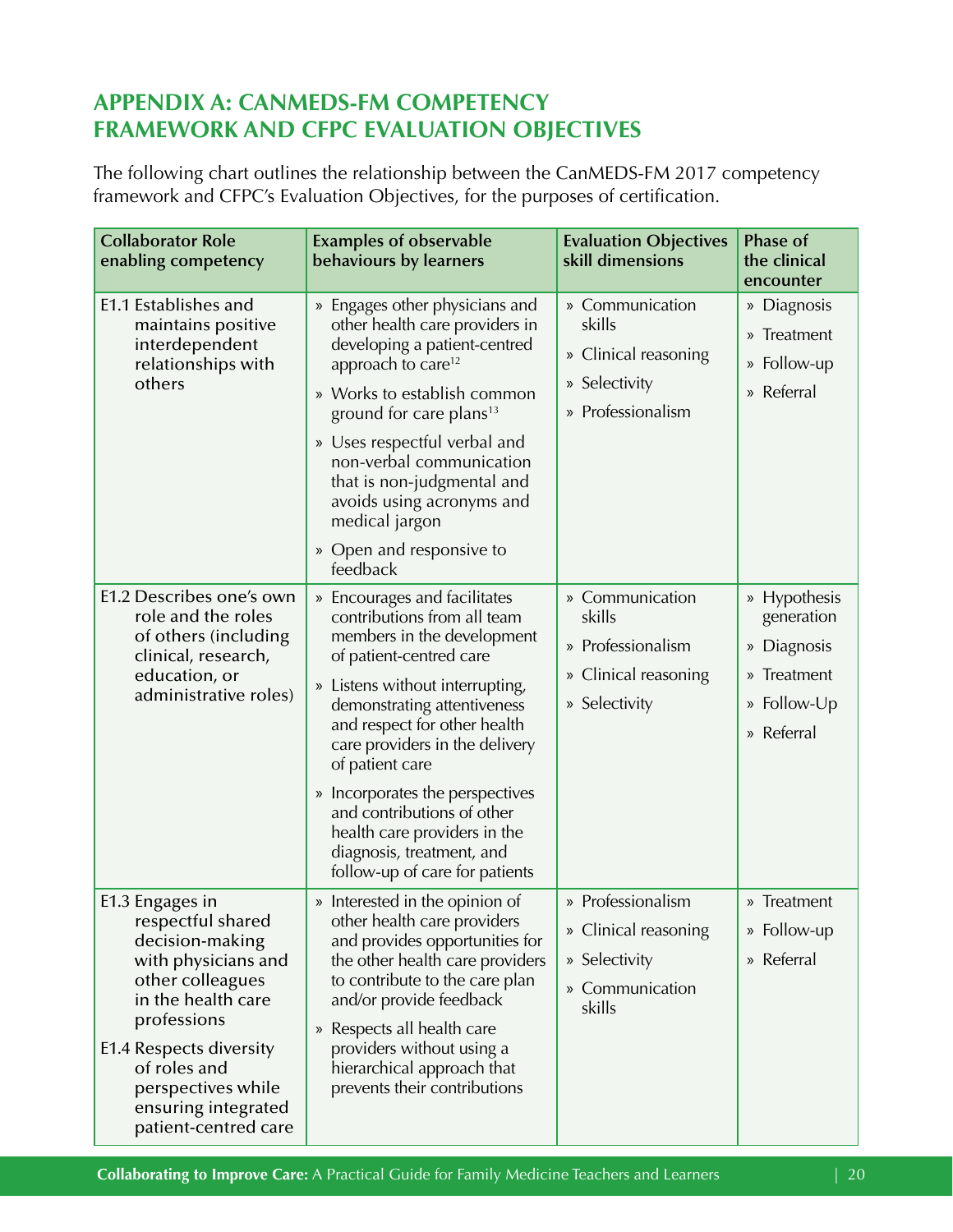| <b>E1.5 Demonstrates</b><br>role flexibility; for<br>example, changing<br>from team member<br>to team leader as<br>necessary based<br>on context, team<br>composition, and<br>patient needs                                                                                                                                                                                                                    | » Waits for other members<br>of the team to provide<br>perspectives before offering<br>an opinion<br>» Takes direction from other<br>team members in situations<br>in which the physician is not<br>the leader                                                                                                                                                                                                                       | » Communication<br>skills<br>» Professionalism<br>» Clinical reasoning<br>» Selectivity | » Hypothesis<br>generation<br>» Diagnosis<br>» Treatment<br>» Follow-Up<br>» Referral |
|----------------------------------------------------------------------------------------------------------------------------------------------------------------------------------------------------------------------------------------------------------------------------------------------------------------------------------------------------------------------------------------------------------------|--------------------------------------------------------------------------------------------------------------------------------------------------------------------------------------------------------------------------------------------------------------------------------------------------------------------------------------------------------------------------------------------------------------------------------------|-----------------------------------------------------------------------------------------|---------------------------------------------------------------------------------------|
| <b>Collaborator Role</b><br>enabling competency                                                                                                                                                                                                                                                                                                                                                                | <b>Examples of observable</b><br>behaviours by learners                                                                                                                                                                                                                                                                                                                                                                              | <b>Evaluation Objectives</b><br>skill dimensions                                        | <b>Phase of</b><br>the clinical<br>encounter                                          |
| E2.1 Demonstrates a<br>respectful attitude<br>toward others                                                                                                                                                                                                                                                                                                                                                    | » Demonstrates trust in the<br>contributions of other health<br>care providers in delivery of<br>patient care<br>» Uses respectful verbal and<br>non-verbal communication,<br>demonstrating a willingness to<br>incorporate the opinions and<br>suggestions from other health<br>care providers                                                                                                                                      | » Professionalism<br>» Clinical reasoning<br>» Communication<br>skills                  | » Hypothesis<br>generation<br>» Diagnosis<br>» Treatment<br>» Follow-up<br>» Referral |
| E2.2 Implement strategies<br>to promote<br>understanding,<br>manage differences,<br>and resolve conflicts<br>in a manner<br>that supports a<br>collaborative culture<br>E2.3 Works with<br>others to promote<br>understanding,<br>manage differences<br>and negotiate<br>conflict<br>E2.4 Recognizes and<br>reflects on one's<br>own contributions<br>and limitations, and<br>their impact on team<br>function | » Explains own perspectives with<br>interest of other perspectives<br>» Uses non-threatening<br>verbal and non-verbal<br>communication<br>» Expresses interest in and values<br>different perspectives<br>» Checks understanding with<br>other members of team to<br>ensure a common vision is<br>shared<br>» Acknowledges limits to own<br>knowledge verbally and<br>demonstrates a willingness to<br>learn from others on the team | » Communication<br>skills<br>» Professionalism<br>» Selectivity<br>» Clinical reasoning | » Hypothesis<br>generation<br>» Treatment<br>» Follow-up                              |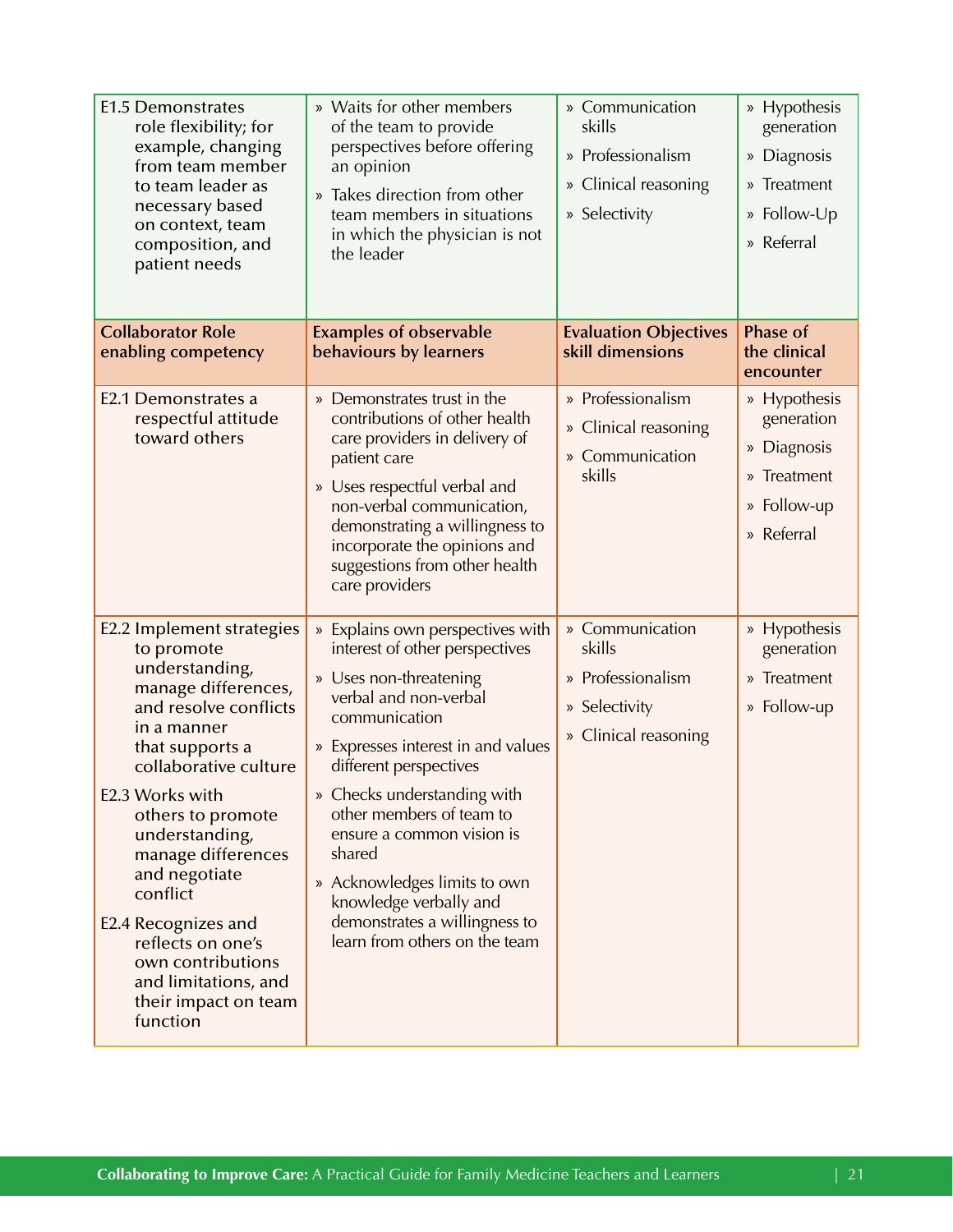| <b>Collaborator Role</b><br>enabling competency                                                                                                                                                             | <b>Examples of observable</b><br>behaviours by learners                                                                                                                                                                                  | <b>Evaluation Objectives</b><br>skill dimensions           | <b>Phase of</b><br>the clinical<br>encounter |
|-------------------------------------------------------------------------------------------------------------------------------------------------------------------------------------------------------------|------------------------------------------------------------------------------------------------------------------------------------------------------------------------------------------------------------------------------------------|------------------------------------------------------------|----------------------------------------------|
| E3.1 Determines when<br>a transition in<br>care is required<br>and facilitates the<br>process                                                                                                               | » Recognizes own strengths<br>of what can be offered as a<br>family physician for a patient's<br>care, and acknowledges when<br>care could be complemented<br>or better overseen through a<br>transfer to other health care<br>providers | » Clinical reasoning<br>» Selectivity<br>» Professionalism | » Treatment<br>» Follow-up<br>» Referral     |
| E3.2 Effectively negotiates<br>and communicates<br>(both verbally and in<br>writing) individual<br>and/or shared<br>responsibilities,<br>through care<br>transition plans, to<br>optimize patient<br>safety | » Provides clear verbal and<br>written communication when<br>making referrals, highlighting<br>the reason for referral and<br>pertinent information that is<br>useful for the receiving health<br>care provider                          | » Communication<br>skills<br>» Professionalism             | » Treatment<br>» Follow-up<br>» Referral     |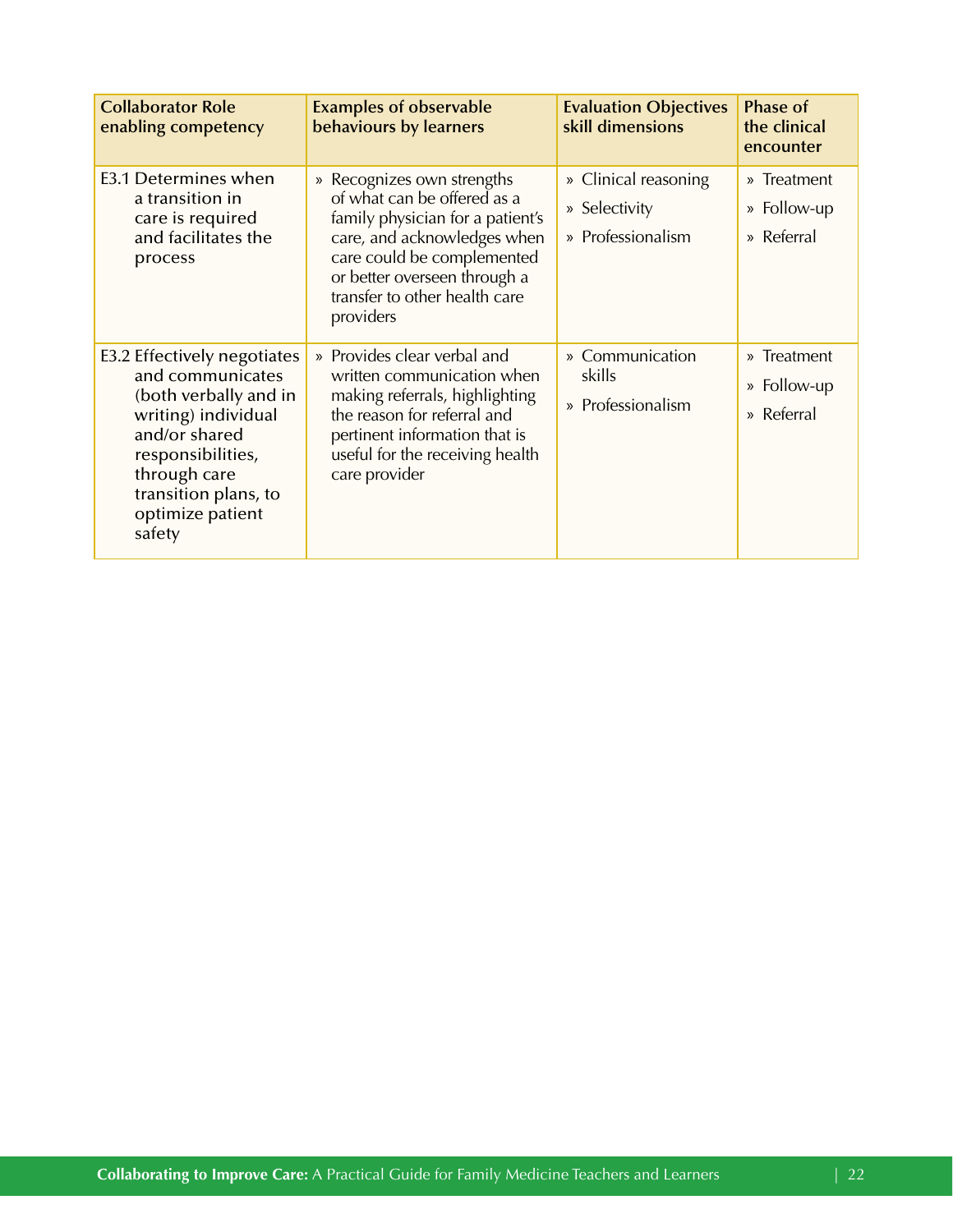# <span id="page-22-0"></span>**APPENDIX B: E-CARD RESOURCES**

# **Teacher in the clinical setting**  CHART REVIEW

Teach and assess documentation skills, clinical reasoning, and decision-making processes. May be general or specific for certain criteria (Criterion Chart Review).

# **Learning objectives:**

- 1. Demonstrate collaborative communication in documentation: timely, clear, using only accepted abbreviations, relevant, and include reasoning.
- 2. Include reference to roles of other health professionals in assessment and/or plan.
- 3. Include patient preferences.

# **Activities:**

- 1. Conduct with the learner, or independently and then discuss with the learner at a different time.
- 2. Inform the learner of review criteria, prior to the review.
- 3. Create a checklist or take one from a published work.

# **Resources:**

- Example of a chart review form: www.aafp.org/fpm/2000/0400/p28.html
- Chart review checklist for the Collaborator Role in Wiesenfeld L. Developing the CanMEDS Collaborator (eBook). Med.uottawa.ca Available at: [www.med.uottawa.ca/Postgraduate/assets/documents/](http://www.med.uottawa.ca/Postgraduate/assets/documents/Collaborator.pdf)  [Collaborator.pdf](http://www.med.uottawa.ca/Postgraduate/assets/documents/Collaborator.pdf)

# **Teacher in the clinical setting ORIENTATION**

# **Learning objectives:**

- 1. Identify who is on the team in a family practice setting.
- 2. Define the roles of team members who provide continuity of care with family physicians.
- 3. Explore the impact and value of collaborative practice for patient-centred care in family practice.

# **Activities:**

- 1. Introduce your learner to your health care team.
- 2. Have the learner describe the contribution health care providers offer to patients cared for collectively.
- 3. Book the learner to conduct brief team shadowing/interviewing opportunities with different team members to learn their roles and tasks.

# **Resources:**

- • University of Toronto shadowing/interviewing checklist: [http://www.ipe.utoronto.ca/download/224/](http://www.ipe.utoronto.ca/download/224/TRI%20Web%20Manual-%20Full%20Document%20%281-6%29.pdf?redirect=node/233)  [TRI%20Web%20Manual-%20Full%20Document%20%281-6%29.pdf?redirect=node/233](http://www.ipe.utoronto.ca/download/224/TRI%20Web%20Manual-%20Full%20Document%20%281-6%29.pdf?redirect=node/233)
- • Orientation information, which includes descriptions of roles and responsibilities of all team members (health professionals, staff)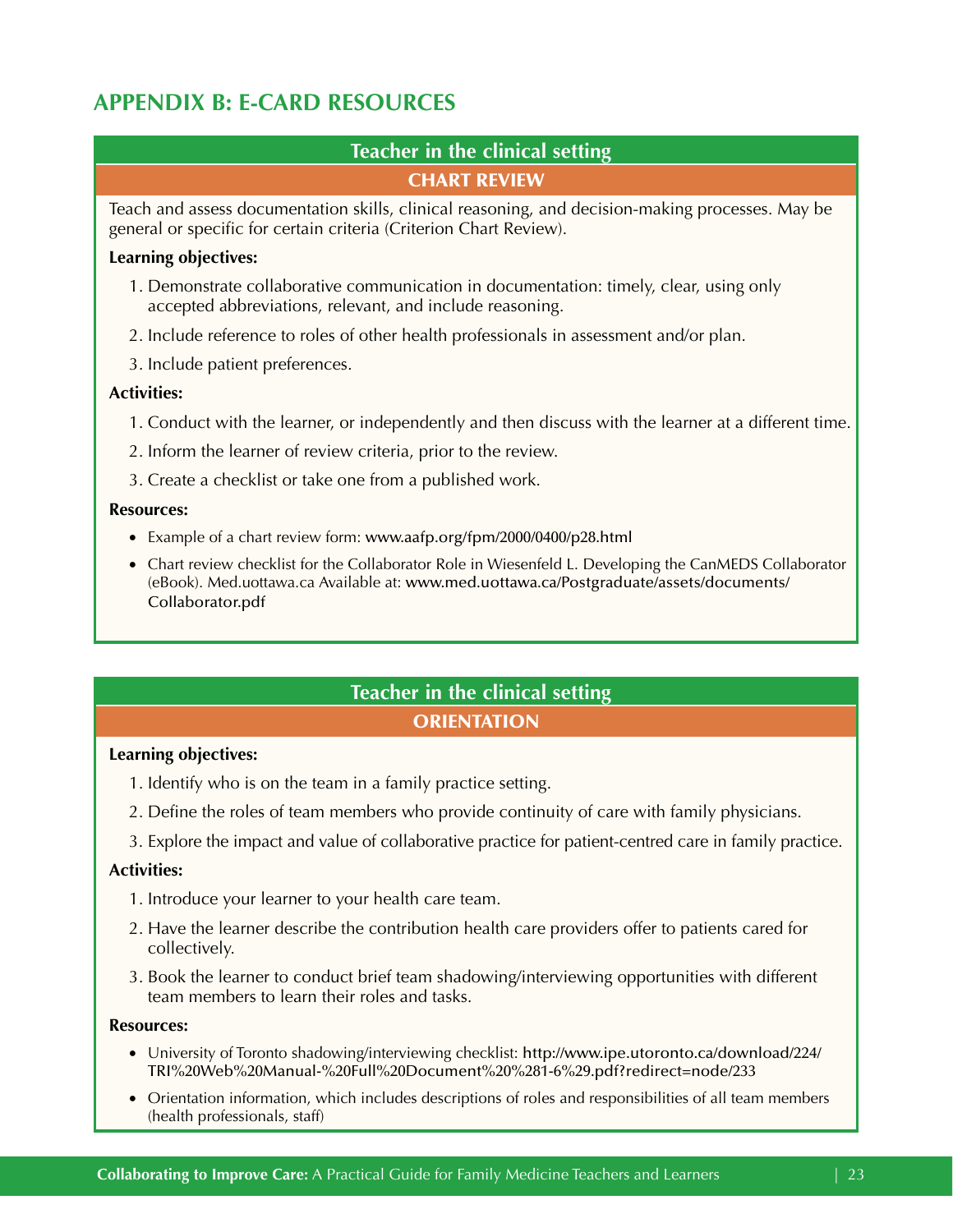# **Teacher in the clinical setting**

# PREPARING AND REVIEWING REFERRAL/CONSULTANT LETTERS

#### **Learning objectives:**

- 1. Communicate effectively in writing with other health care providers.
- 2. Demonstrate knowledge of the roles of other health care providers/consultants in patient care.

#### **Activities:**

- 1. Review a referral letter written by a learner and provide written/oral feedback.
- 2. Review a letter from a consultant or other health care provider with a learner and critique it for improvements.

#### **Resources:**

• Guide to Enhancing Referrals and Consultations Between Physicians, Royal College/CFPC 2009: [www.cfpc.ca/uploadedFiles/Resources/Resource\\_Items/Health\\_Professionals/Guide%20to%20](http://www.cfpc.ca/uploadedFiles/Resources/Resource_Items/Health_Professionals/Guide%20to%20enhancing%20referrals%20and%20consultations%20between%20physicians.pdf) [enhancing%20referrals%20and%20consultations%20between%20physicians.pdf](http://www.cfpc.ca/uploadedFiles/Resources/Resource_Items/Health_Professionals/Guide%20to%20enhancing%20referrals%20and%20consultations%20between%20physicians.pdf)

# **Teacher in the clinical setting**

# CONTINUOUS QUALITY IMPROVEMENT PROJECTS

Consider team-based continuous quality improvement (CQI) if in an IP clinical context.

#### **Learning objectives:**

1. Critically review practice and team processes.

#### **Activities:**

Guide learners to consider CQI related to team-based care:

- 1. Implement team communication tools.
- 2. Review team processes.
- 3. Introduce team-based interventions for specific conditions.
- 4. Review charts to assess for IP opportunities optimized or missed.
- 5. Guide learner, if in team-based care environment where CQI is ongoing, to join that process. Promote developing collaborator competencies.

#### **Resources:**

• Getting started with quality improvement: [www.dfcm.utoronto.ca/landing-page/quality-improvement](http://www.dfcm.utoronto.ca/landing-page/quality-improvement)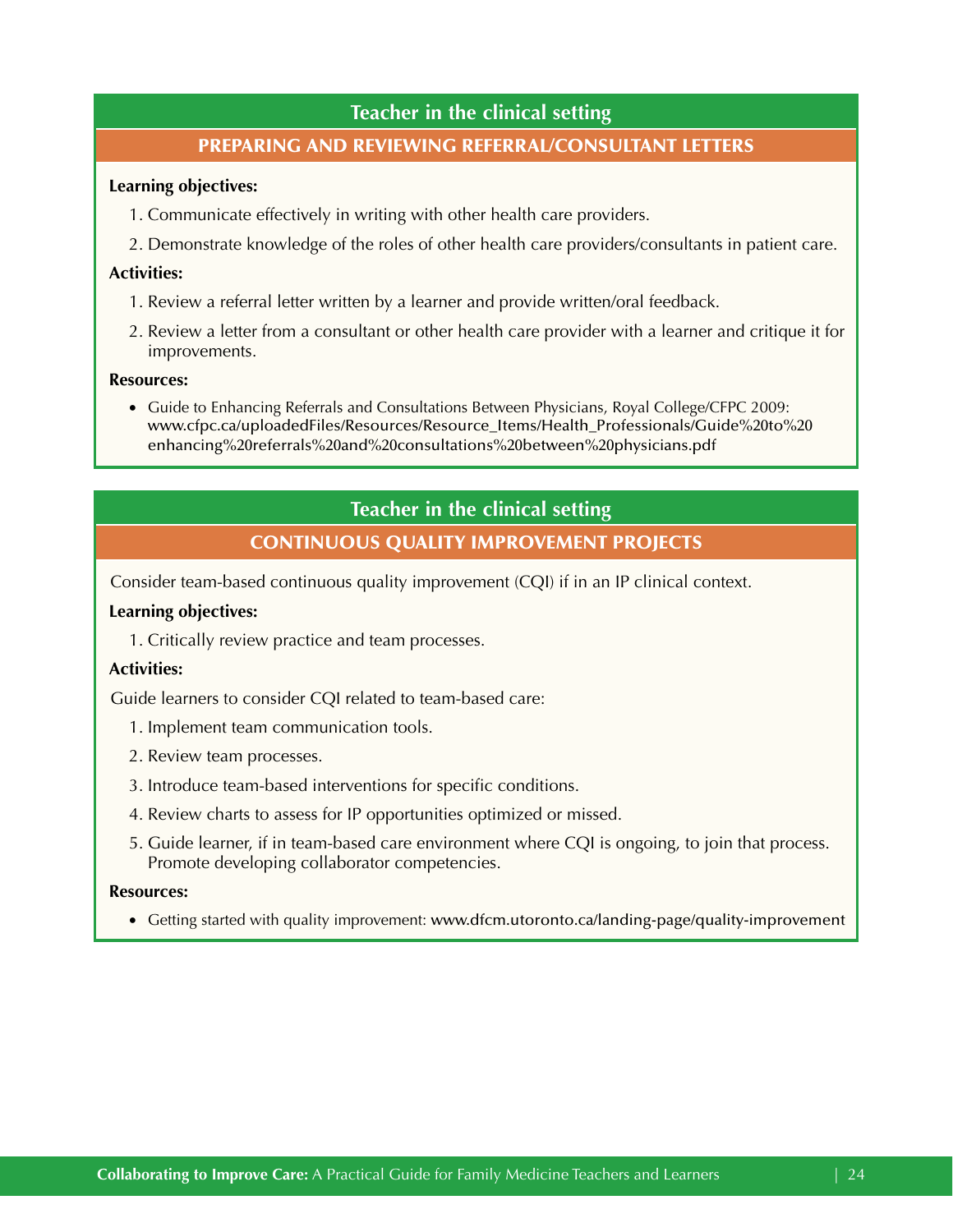# **Teacher in the clinical setting**  TEAM MEETING/HUDDLE

#### **Learning objectives:**

- 1. Communicate effectively with other health care providers.
- 2. Engage in collaborative decision making for patient care with other health care providers in a non-hierarchical manner.
- 3. Manage differences in opinions that may arise when working with health care providers to negotiate patient care plans.

# **Activities:**

- 1. Invite learners to participate in a team meeting involving a case of a patient that they have seen.
- 2. Consider videotaping the meeting to use later as a reflective tool for learning.
- 3. Encourage the learner to present their case and ask them to actively engage other health care professionals to help develop the care plan.

#### **Resources:**

• IPE Component in a Clinical Placement—Flexible Activity 3: Participation in Team Meetings: <http://socialwork.utoronto.ca/wp-content/uploads/2014/06/IPE-Tip-Sheet-for-Field-Instructors.pdf> (University of Toronto)

# **Teacher in the clinical setting**

# PATIENT OUTCOME DEBRIEFING

# **Learning objectives:**

- 1. Develop individual reflection on care.
- 2. Promote team processes, minimize misunderstandings, and support shared responsibilities and accountability.

# **Activities:**

- 1. Mortality and morbidity rounds.
- 2. Clinical case review.

#### **Resources:**

• Agency for Healthcare Research and Quality—Team strategies and tools to enhance performance and patient safety: https://www.ahrq.gov/teamstepps/instructor/essentials/pocketguide.html#sbar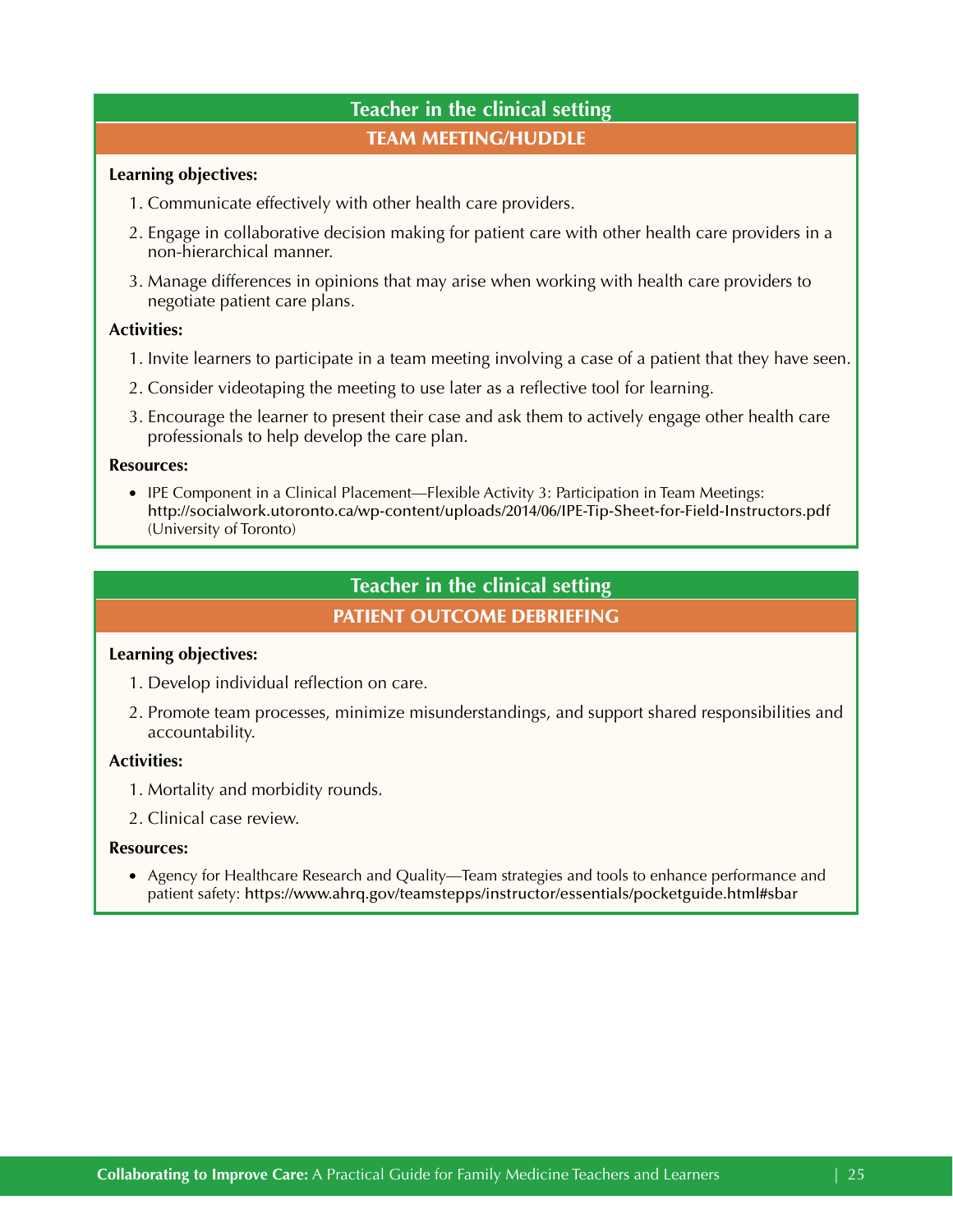# **Teacher in the clinical setting**  DIRECT OBSERVATION/VIDEO

Direct observation occurs when the preceptor can monitor the learner directly with a patient or with other health care professionals (audiovisual(AV)/two-way mirrors/direct presence).

# **Learning objectives:**

- 1. Observe and reflect on their own strategies for patient-centred communication.
- 2. Review shared decision-making processes.

# **Activities:**

- 1. Advise learner that you will be sitting in on a portion of their patient interview.
- 2. Have learner set up video recording device, advise and get consent from the patient to record interview for teaching purposes (e.g., iPad).
- 3. Have learner interview patient in observation room, if room is available (AV in place, two-way mirror, etc.)

# **Resources:**

- Field notes—completing the field note with the resident reviews competencies: [www.cfpc.ca/KeyFeatures/](http://www.cfpc.ca/KeyFeatures/)
- Interprofessional Collaborator Assessment Rubric—may be conducted individually or with educator: [www.med.mun.ca/getdoc/b78eb859-6c13-4f2f-9712-f50f1c67c863/ICAR.aspx](https://www.med.mun.ca/getdoc/b78eb859-6c13-4f2f-9712-f50f1c67c863/ICAR.aspx)
- • Student Papers & Academic Research Kit (SPARK)—A tool for peer feedback of collaborator role competencies. Direct observation by another health professional student or preceptor can support collaborator competencies: [www.library.yorku.ca/spark/Peer%20Feedback%20Guide%20IG.pdf](https://www.library.yorku.ca/spark/Peer%20Feedback%20Guide%20IG.pdf)

# **Teacher in the clinical setting**  MEDICATION RECONCILIATION/REVIEW

# **Learning objectives:**

- 1. Develop strategies of collaborative communication to minimize medication errors.
- 2. Negotiate differences and/or misunderstandings.

# **Activities:**

- 1. Review prescription writing.
- 2. Encourage learner to consult with community pharmacist for medication reviews.
- 3. Have learner review and present on approaches to polypharmacy.

#### **Resources:**

• Ontario Primary Care Medical Reconciliation Guide: www.ismp-canada.org/download/ [PrimaryCareMedRecGuide\\_EN.pdf](https://www.ismp-canada.org/download/PrimaryCareMedRecGuide_EN.pdf) (pages 23, 24, 26, 30–32)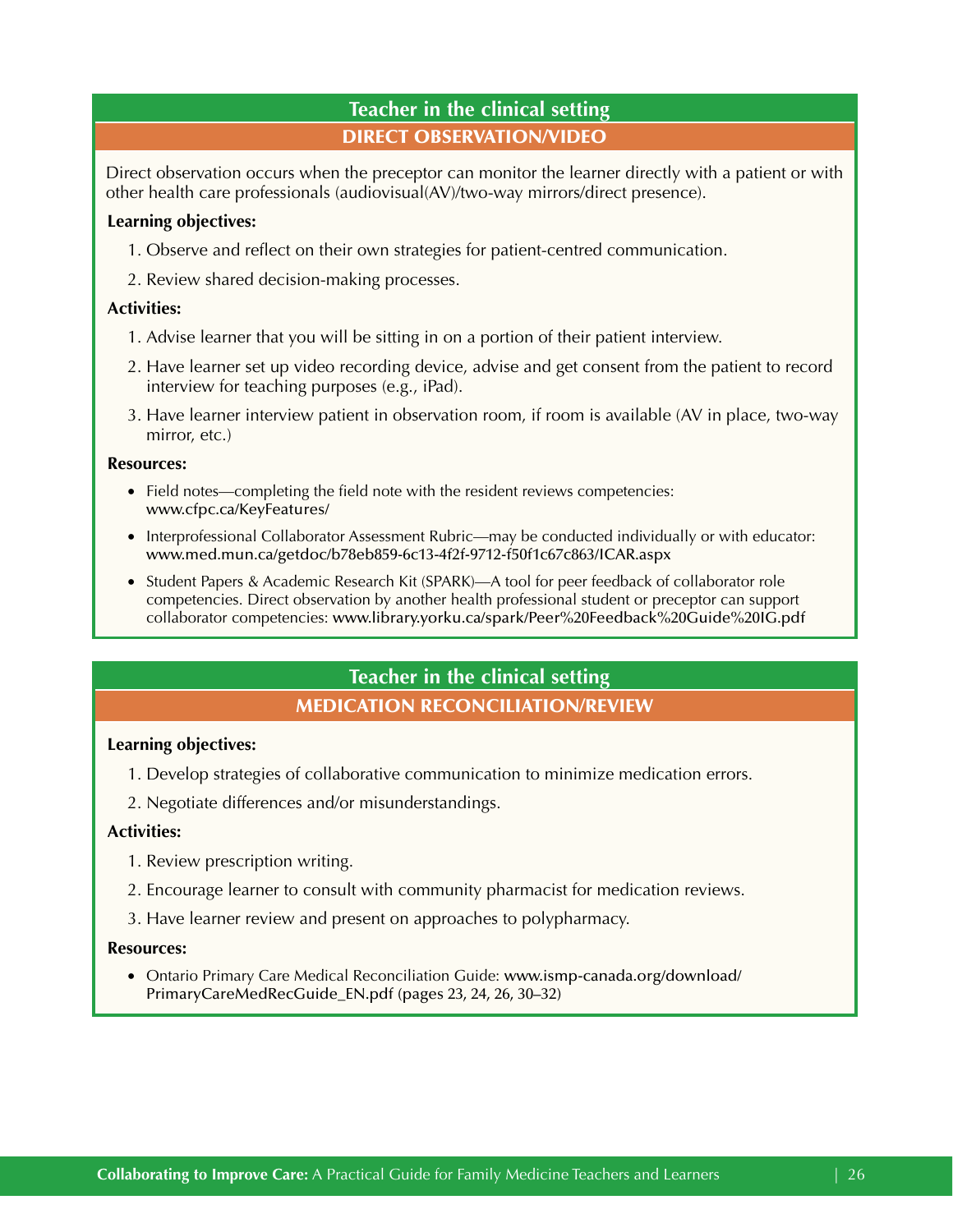# **Teacher in the clinical setting**  SHARED CARE

#### **Learning objectives:**

- 1. Negotiate roles and responsibilities.
- 2. Determine when care must shift from one provider to another based on patient needs.
- 3. Demonstrate shared accountability.

# **Activities:**

- 1. Assign a patient to a learner and have the learner follow that patient longitudinally.
- 2. Have learner participate in ongoing, timely communication with other health care provider (between visits), including referrals, consultations, labs, etc.

#### **Resources:**

• Examples of shared care resources for the management of child and youth mental health issues: [www.shared-care.ca/toolkits](http://www.shared-care.ca/toolkits) 

# **Teacher in the clinical setting**

# HANDOVERS, TRANSFERS, OR TRANSITIONS IN CARE

Patients undergo transitions in care on a regular basis: from family physician to on-call physician; clinic or home to emergency; from emergency to in-patient care; from in-patient care to rehabilitation centres, long-term care, or back home. Transitions in care have been identified as the riskiest times for patient safety.

# **Learning objectives:**

- 1. Develop clear, concise, collaborative communication strategies.
- 2. Determine when care must be transferred.
- 3. Negotiate responsibilities and accountability of care through handover, transfers, and transitions in care.

# **Activities:**

- 1. Draw attention to points of transition.
- 2. Highlight key communication points for safe transfers.

# **Resources:**

- Identify, Situation, Background, Assessment and Recommendation (ISBAR): www.sahealth.sa.gov. [au/wps/wcm/connect/public+content/sa+health+internet/clinical+resources/clinical+topics/](http://www.sahealth.sa.gov.au/wps/wcm/connect/public+content/sa+health+internet/clinical+resources/clinical+topics/clinical+handover/isbar+-+identify+situation+background+assessment+and+recommendation)  [clinical+handover/isbar+-+identify+situation+background+assessment+and+recommendation](http://www.sahealth.sa.gov.au/wps/wcm/connect/public+content/sa+health+internet/clinical+resources/clinical+topics/clinical+handover/isbar+-+identify+situation+background+assessment+and+recommendation)
- I-PASS Handoff Curriculum: [www.mededportal.org/publication/9397](https://www.mededportal.org/publication/9397)
- Canadian Medical Protective Association Key Concepts and Good Practices: [www.cmpa-acpm.ca/serve/](https://www.cmpa-acpm.ca/serve/docs/ela/goodpracticesguide/pages/key_concepts/pdf/key_concepts_and_good_practices-e.pdf) [docs/ela/goodpracticesguide/pages/key\\_concepts/pdf/key\\_concepts\\_and\\_good\\_practices-e.pdf](https://www.cmpa-acpm.ca/serve/docs/ela/goodpracticesguide/pages/key_concepts/pdf/key_concepts_and_good_practices-e.pdf)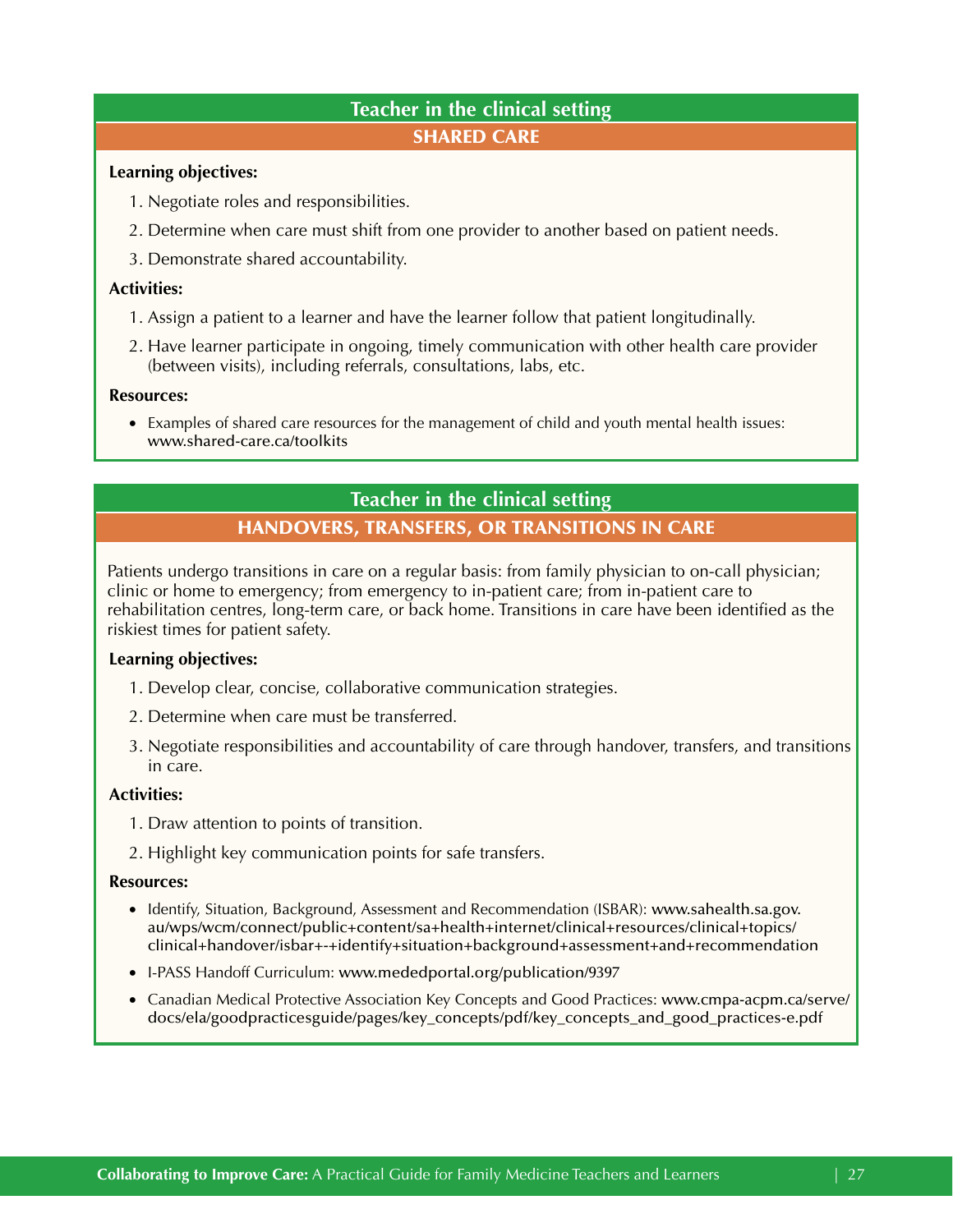# **Teacher in the clinical setting**  SHADOWING/ROLE MODELLING

The preceptor sets an example for the learner and demonstrates qualities they wish to impress upon the learner, instead of teaching knowledge or concepts. Modelling is a powerful approach for teaching the Collaborator Role.

# **Learning objectives:**

1. Identify and describe different roles of team members.

# **Activities:**

- 1. Have learner shadow another team member. If not within an interprofessional clinic, consider other team members (e.g., medical office assistant).
- 2. Provide guiding questions to support reflection on behaviours during or after shadowing.

# **Resources:**

• IPE Component in a Clinical Placement—Flexible Activity 2: Interviewing/Shadowing a Team Member: [www.ipe.utoronto.ca/download/224/TRI%20Web%20Manual-%20Full%20Document%20%281-6%29.](http://www.ipe.utoronto.ca/download/224/TRI%20Web%20Manual-%20Full%20Document%20%281-6%29.pdf?redirect=node/233) [pdf?redirect=node/233](http://www.ipe.utoronto.ca/download/224/TRI%20Web%20Manual-%20Full%20Document%20%281-6%29.pdf?redirect=node/233) 

# **Teacher in the clinical setting**

# RESIDENT AS TEACHER

# **Learning objectives:**

1. Residents must be effective teachers in order to be competent physicians. The capacity to teach is integral in the ability to communicate within teams, to the public, and to patients and families. Collaboration skills are essential in teaching.

# **Activities:**

- 1. Embed the Collaborator Role in the Residents as Teachers curriculum.
- 2. Incorporate the Collaborator Role into the assessment of the resident in their teaching role.

# **Resources:**

• Jarvis-Selinger S, Halwani Y, Joughin K, Pratt D, Scott T, Snell L. Supporting the Development of Residents as Teachers: Current Practices and Emerging Trends. Members of the FMEC PG consortium; 2011: [https://afmc.ca/pdf/fmec/24\\_Jarvis-Selinger\\_Residents%20as%20Teachers.pdf](https://afmc.ca/pdf/fmec/24_Jarvis-Selinger_Residents%20as%20Teachers.pdf)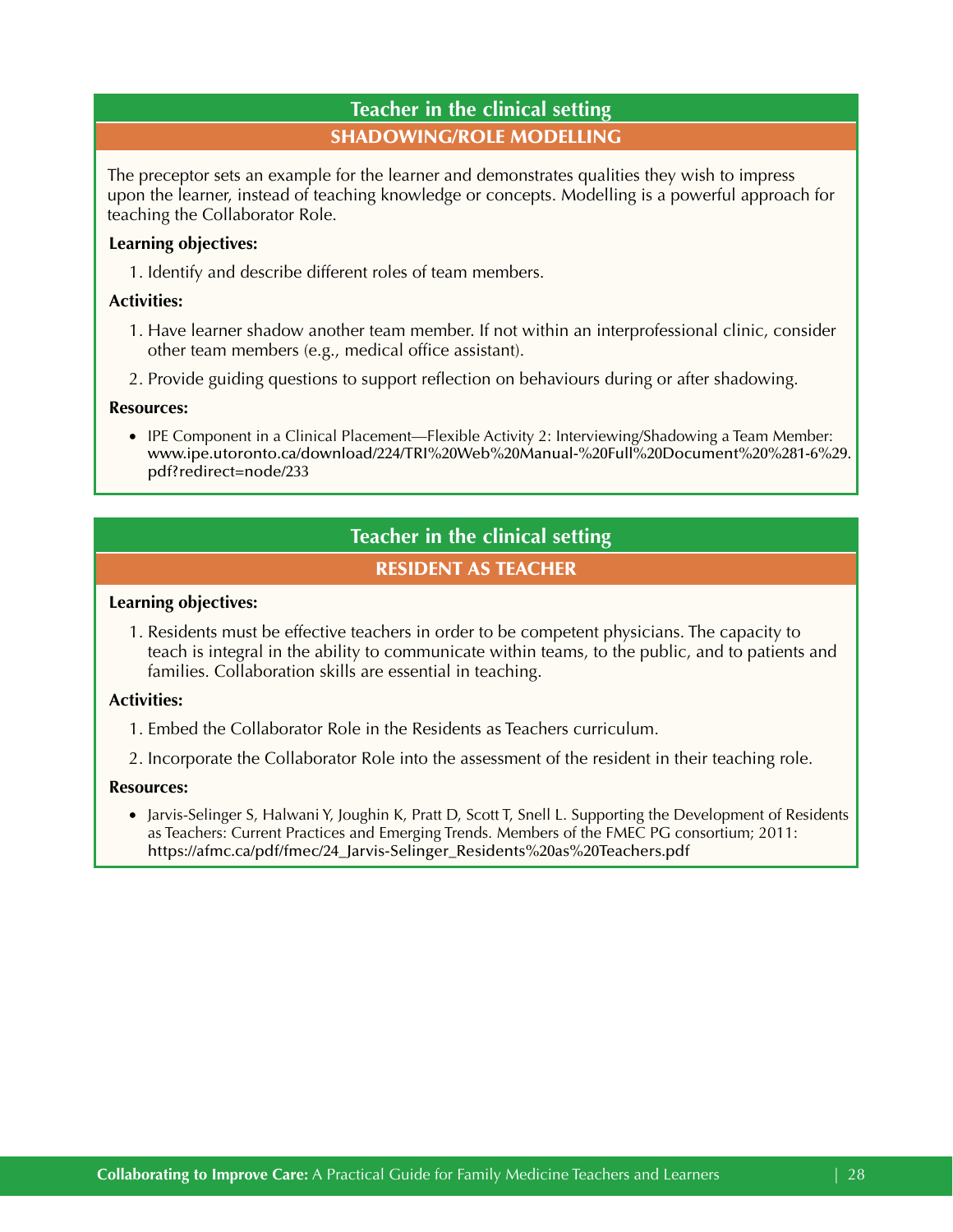# **Teacher in the clinical setting ASSESSMENT OPPORTUNITIES**

**Field notes:** Regular recordings of observed performance to confirm what the resident does well, and identify areas requiring improvement. All team members should be included in generating field notes (staff, faculty, other health professional staff, and educators, etc.; see **[Figure 3](#page-10-0)** for a field note example).

**Portfolios:** A collection of learner's various documents and assessments throughout residency that reflect their professional development over time. Can be used as both a formative learning tool and summative assessment.

**IPE Component in a Clinical Placement—Flexible Activity 1:** Participation in Interprofessional team Education: [www.ipe.utoronto.ca/download/224/TRI%20Web%20Manual-%20Full%20](http://www.ipe.utoronto.ca/download/224/TRI%20Web%20Manual-%20Full%20Document%20%281-6%29.pdf?redirect=node/233)  [Document%20%281-6%29.pdf?redirect=node/233](http://www.ipe.utoronto.ca/download/224/TRI%20Web%20Manual-%20Full%20Document%20%281-6%29.pdf?redirect=node/233) 

**Objective Structured Clinical Exam (OSCE):** An assessment method based on direct observation of learner performance during planned/standardized clinical encounters or test stations. The preceptor's assessment can be facilitated by checklists of observable behaviours.

**Example of OSCE for the Collaborator Role—Royal College CanMEDs Teaching and Assessment Tools Guide:** [http://canmeds.royalcollege.ca/uploads/en/collaborator/Collaborator\\_A5%20](http://canmeds.royalcollege.ca/uploads/en/collaborator/Collaborator_A5%20Objective%20Structured%20Clinical%20Exam%20for%20the%20Collaborator%20Role.pdf) [Objective%20Structured%20Clinical%20Exam%20for%20the%20Collaborator%20Role.pdf](http://canmeds.royalcollege.ca/uploads/en/collaborator/Collaborator_A5%20Objective%20Structured%20Clinical%20Exam%20for%20the%20Collaborator%20Role.pdf) 

**Simulation:** Refers to a variety of different learning and evaluation tools that attempt to imitate real clinical scenarios. Many different formats exist: paper-based patient care problems, anatomical models, virtual reality environments, standardized patients, and combinations.

**Examples of simulation assessment for the Collaborator Role include the Interprofessional Collaboration Scale:** [https://nexusipe.org/advancing/assessment-evaluation/interprofessional](https://nexusipe.org/advancing/assessment-evaluation/interprofessional-collaboration-scale-ics)[collaboration-scale-ics](https://nexusipe.org/advancing/assessment-evaluation/interprofessional-collaboration-scale-ics) 

**Validated team assessment tool:** Useful for interprofessional clinical placements.

- • IpAC Program Assessment Tool: [www.ecu.edu.au/\\_\\_data/assets/pdf\\_file/0010/297415/IPL](http://www.ecu.edu.au/__data/assets/pdf_file/0010/297415/IPL-assessment-tool-for-4-Days-or-less-v4.pdf)[assessment-tool-for-4-Days-or-less-v4.pdf](http://www.ecu.edu.au/__data/assets/pdf_file/0010/297415/IPL-assessment-tool-for-4-Days-or-less-v4.pdf)
- • iTOFT (individual Teamwork Observation and Feedback Tool) Basic and advanced versions—designed in Australia and intended to facilitate observation and engagement of learners in feedback and review during and following teamwork and team-based activities. Download from: [www.olt.gov.au/project](http://www.olt.gov.au/project-work-based-assessment-teamwork-interprofessional-approach-2012)[work-based-assessment-teamwork-interprofessional-approach-2012](http://www.olt.gov.au/project-work-based-assessment-teamwork-interprofessional-approach-2012)
- iCAR (Interprofessional Collaborator Assessment Rubric)—intended for use in assessing interprofessional collaborator competencies as defined by the Canadian National Interprofessional Education Competency Framework (not restricted to medicine). Dimensions are not intended to coincide with a specific year or level of learner: [www.med.mun.ca/getdoc/b78eb859-6c13-4f2f-9712-f50f1c67c863/ICAR.aspx](https://www.med.mun.ca/getdoc/b78eb859-6c13-4f2f-9712-f50f1c67c863/ICAR.aspx)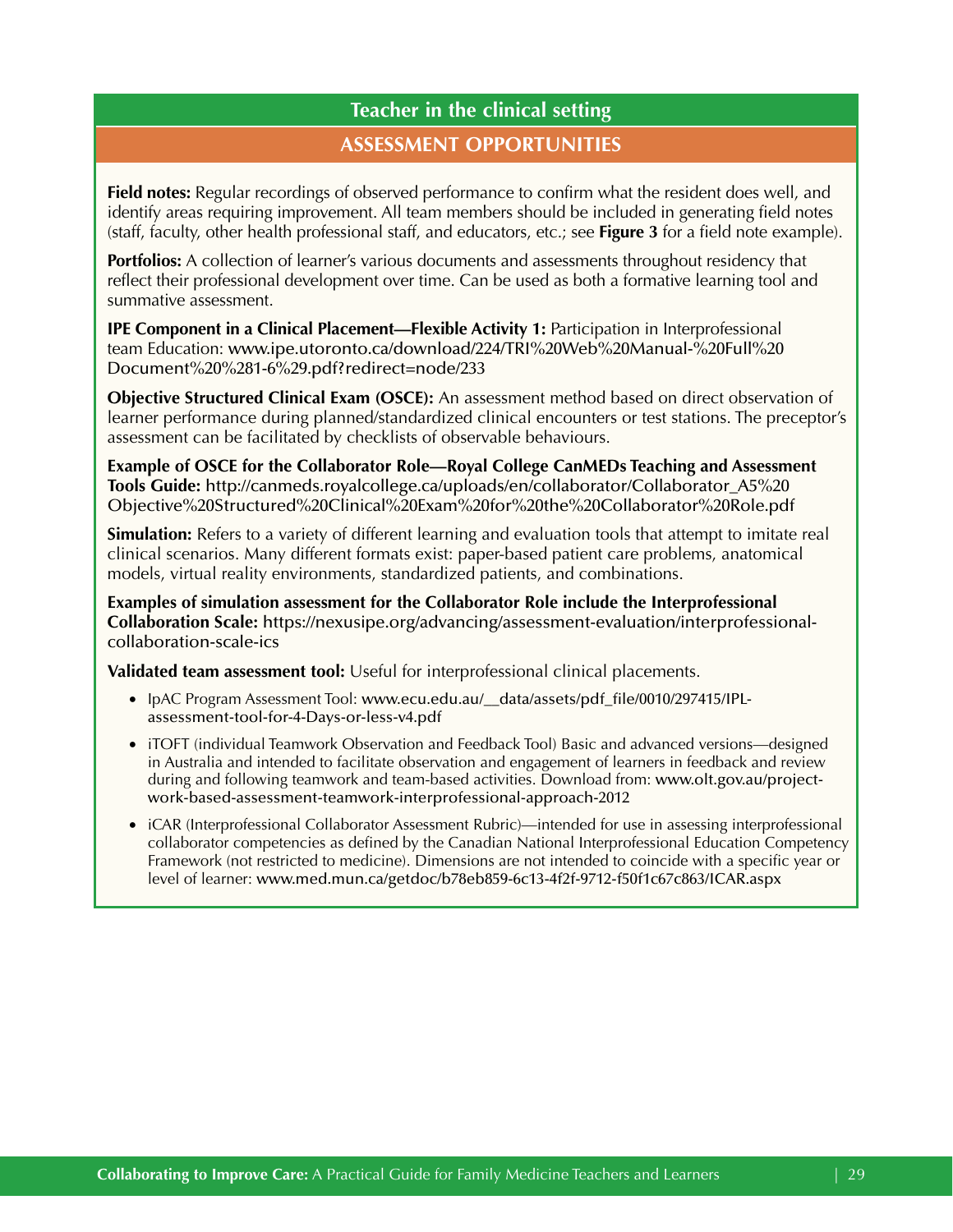# **FACILITATING A TEACHING SESSION Teacher outside of the clinical setting**

<span id="page-29-0"></span>It is important to understand good principles for providing an interprofessional session, when thinking about how to facilitate a session.

# **Learning objectives:**

- 1. Integrate the concepts of interprofessional collaboration in all education sessions.
- 2. Encourage and facilitate interprofessional design and delivery of the education session.
- 3. Prioritize inclusiveness in the session audience.
- 4. Consider articles from other professions to discuss.

# **Activities**:

- 1. Integrate Collaborator Role competencies in education session curriculum.
- 2. Invite interprofessional teachers to collaborate in developing and delivering rounds, lunch and learns.
- 3. Approach other team members to identify and recruit audience participants.
- 4. Conduct a broad literature review, including articles from other professional fields.

# **Resources:**

- University of Toronto, Centre for Interprofessional Education—Interprofessional Education DVD and Online Streaming: [www.ipe.utoronto.ca/resources/dvd-tools](http://www.ipe.utoronto.ca/resources/dvd-tools)
- IPC on the Run modules (University of British Columbia): www.ipcontherun.ca
- • Primary Care Interprofessional Team Toolkit (University of Manitoba): [www.ipe.utoronto.ca/](http://www.ipe.utoronto.ca/download/284/Manitoba%20Primary%20Care%20IP%20Toolkit.pdf?redirect=node/233)  [download/284/Manitoba%20Primary%20Care%20IP%20Toolkit.pdf?redirect=node/233](http://www.ipe.utoronto.ca/download/284/Manitoba%20Primary%20Care%20IP%20Toolkit.pdf?redirect=node/233)

# **Teacher outside of the clinical setting ACADEMIC PROGRAM**

Examples include workshops, didactic sessions, quality improvement, scholarly projects.

# **Learning objectives:**

1. Ensure that residents can gain the competency of collaboration through the academic program.

# **Activities:**

- 1. Integrate the IP Collaborator competencies into academic activities and curricular content.
- 2. Use interprofessional teams for teaching these concepts.
- 3. Invite interprofessional learners to participate in these learning modules.
- 4. Use established resources in teaching activities.
- 5. Embed an evaluation mechanism.

# **Resources:**

• University of Toronto, Centre for Interprofessional Education—Interprofessional Education DVD and Online Streaming: [www.ipe.utoronto.ca/resources/dvd-tools](http://www.ipe.utoronto.ca/resources/dvd-tools)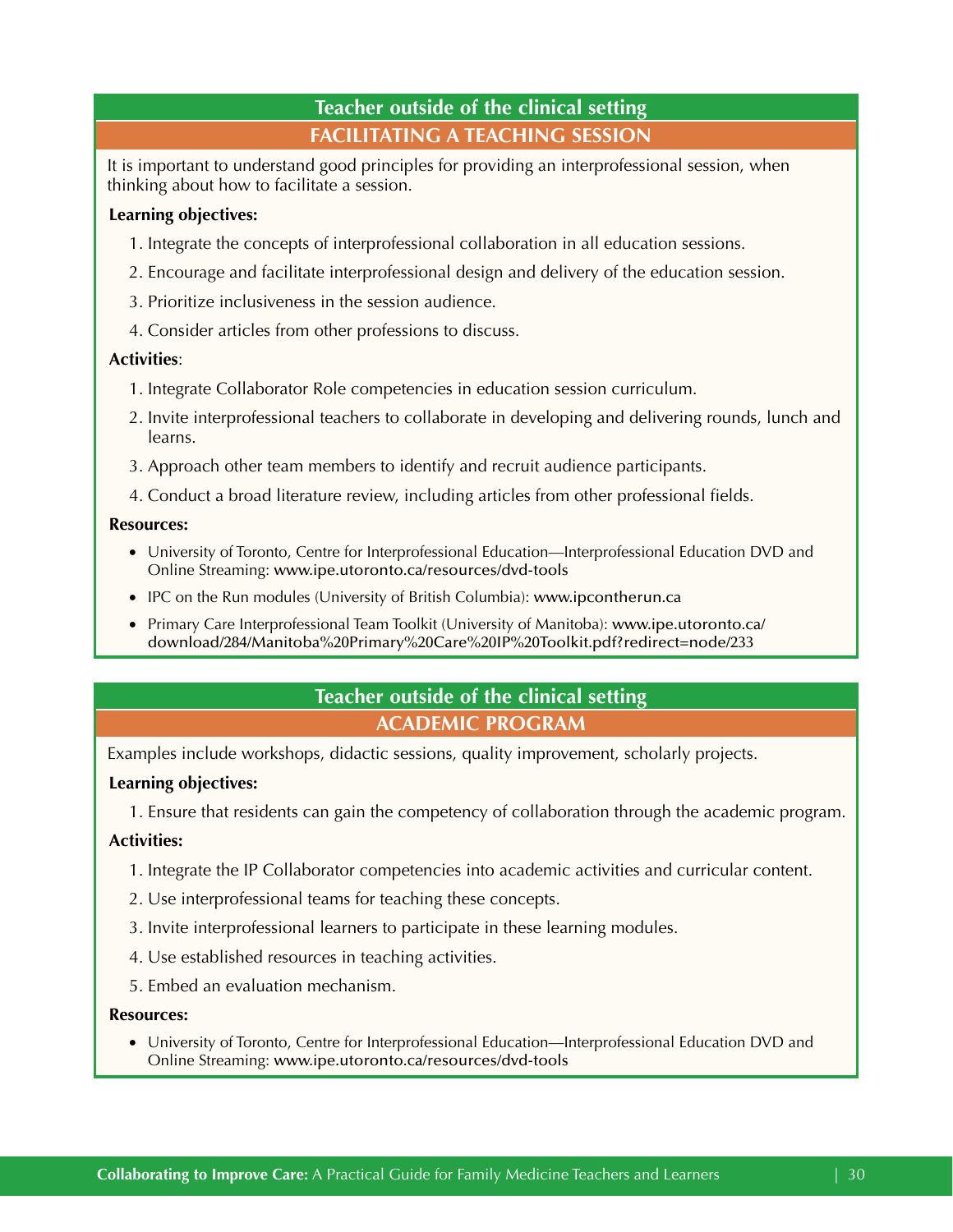# **REFLECTING ON A TEACHING SESSION (PORTFOLIOS) Teacher outside of the clinical setting**

Reflecting on the teaching session can be elevated if a tool, such as a portfolio, is used to help you understand how effective the teaching session was for your learner.

# **Learning objectives:**

- 1. Document, in a comprehensive fashion, resident activities that specifically relate to the integration of the Collaborator Role within their educational activities.
- 2. Create portfolios that reflect competencies development; include summative and formative assessments, reflective exercises, presentations, research, and quality improvement projects, as well as feedback from patients or team members.
- 3. Include reflections on interprofessional learning experiences in portfolios.

# **Activities:**

- 1. Devote a specific portfolio, or sections of a more general portfolio, to the Collaborator competencies.
- 2. Encourage self-assessment and reflection to allow the learner to develop skills for ongoing learning and maintenance of competency.
- 3. Use as a summative tool to determine if a learner has attained competency.

# **Resources:**

- Toolbox of Assessment Methods—Accreditation Council for Graduate Medical Education and American Board of Medical Specialties: <http://chd2.sites.olt.ubc.ca/files/2013/05/Evaluationtoolbox.pdf>
- Learner journals based on critical incidents, structured, eight open-ended questions; University of Sherbrooke, contact [Steve.Balkou@usherbrooke.ca](mailto:Steve.Balkou@usherbrooke.ca) for access

# **Teacher outside of the clinical setting INTERPROFESSIONAL EDUCATION (IPE) SESSIONS**

# **Learning objectives:**

1. Residents will learn with, from, and about other health professional students in IPE sessions. This has been shown to improve understanding about each other's roles and responsibilities, as well as reduce negative perceptions and promote collaboration in practice.

# **Activities:**

- 1. Develop IPE learning modules in collaboration with other health professionals in the local clinical setting, such as in resident academic sessions (e.g., academic half-day).
- 2. Deliver interdepartmental IPE sessions in collaboration with other health professional faculties within the university or with collaborating academic programs.
- 3. Integrate collaborator competencies within standardized patient/simulation training approaches.

# **Resources:**

- Palaganas JC, Epps C, Raemer DB. A history of simulation-enhanced interprofessional education. *J Interprof Care* 2014;28(2):110-5. [PMID: 24372044](http://www.ncbi.nlm.nih.gov/pubmed/24372044)
- • Queen's University—Preparing for an IP Placement: [https://meds.queensu.ca/central/assets/modules/](https://meds.queensu.ca/central/assets/modules/iea/1.3.html) [iea/1.3.html](https://meds.queensu.ca/central/assets/modules/iea/1.3.html)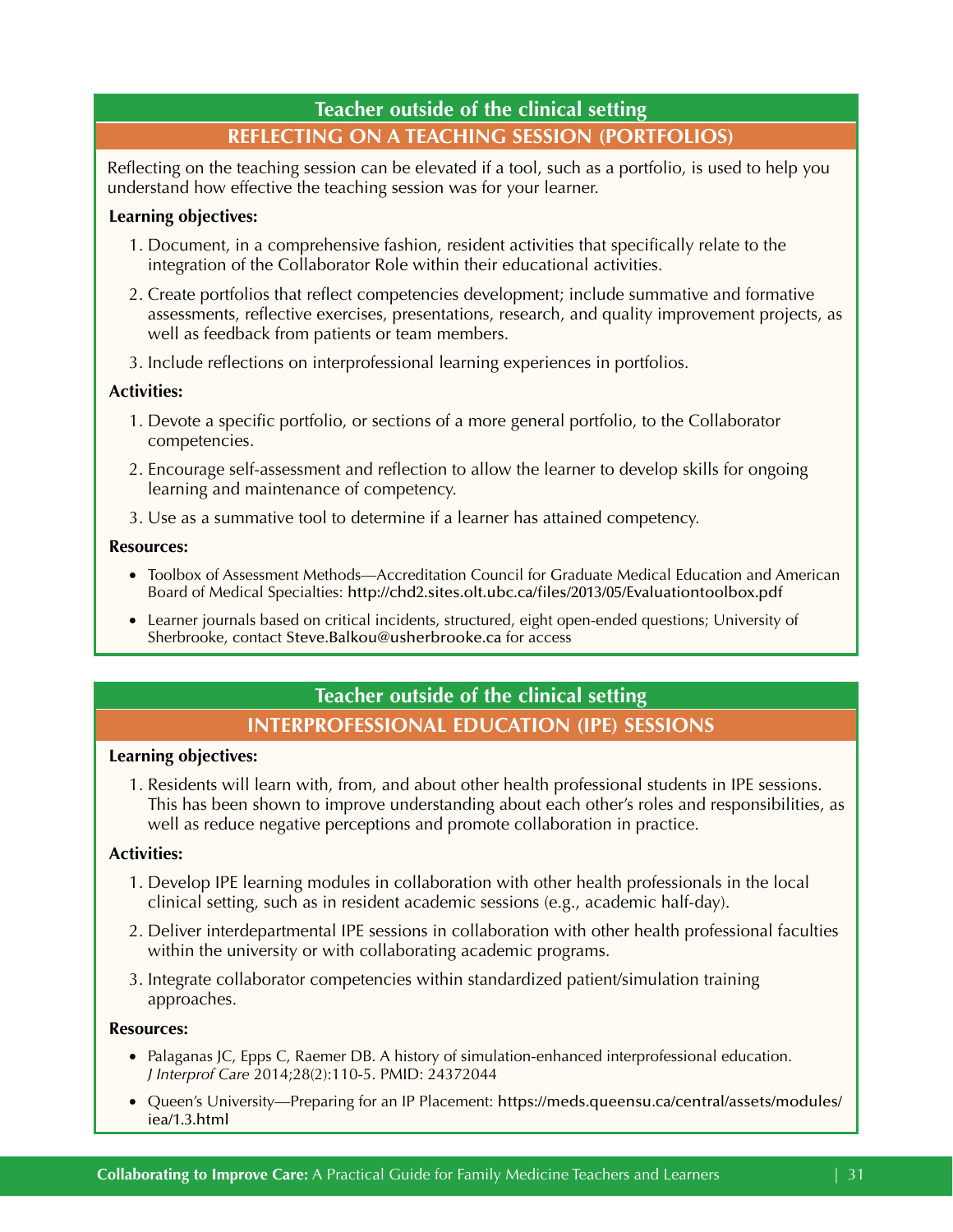# **Teacher outside of the clinical setting CONFERENCES**

#### <span id="page-31-0"></span>**Learning objectives:**

- 1. Attend interprofessional health conferences where residents have an opportunity to learn from other physicians and health care professionals.
- 2. Present at conferences in collaboration with others to model intraprofessional or interprofessional collaboration with others.

# **Activities:**

- 1. Encourage residents to consider attending conferences that include other types of health care professionals.
- 2. Encourage residents to submit abstracts of work they are doing in quality improvement programs to facilitate knowledge transfer with other health professionals.
- 3. Remind residents to identify the work of interprofessional teams when they present at conferences or write articles.

# **Resources (examples of IPC focused conferences):**

- All Together Better Health: www.atbh.org
- Collaborating Across Borders: www.cabvibanff.org
- International Congress on Integrative Medicine and Health: [www.icimh.org/](http://www.icimh.org/)
- International Foundation for Integrated Care—Conferences: [https://integratedcarefoundation.org/](https://integratedcarefoundation.org/conferences-events) [conferences-events](https://integratedcarefoundation.org/conferences-events)
- • Australian & New Zealand Association for Health Professional Educators (ANZAHPE): [www.anzahpe.org/](http://www.anzahpe.org/)

# **TEAM CHART AUDIT Further opportunities for learning and assessment**

# **Learning objectives:**

- 1. Review written chart entries to identify the collaboration documented in patient care.
- 2. Identify areas where collaboration was successful and where further collaboration would have added to patient care.

#### **Activities:**

- 1. Build the activity into the clinical flow of the team.
- 2. Use team chart audits as part of assessing the learner.

#### **Resources:**

• Bradshaw RW. Using peer review for self-audits of medical record documentation. *Fam Pract Manag*  2000;7(4):28-32: [www.aafp.org/fpm/2000/0400/p28.html](http://www.aafp.org/fpm/2000/0400/p28.html)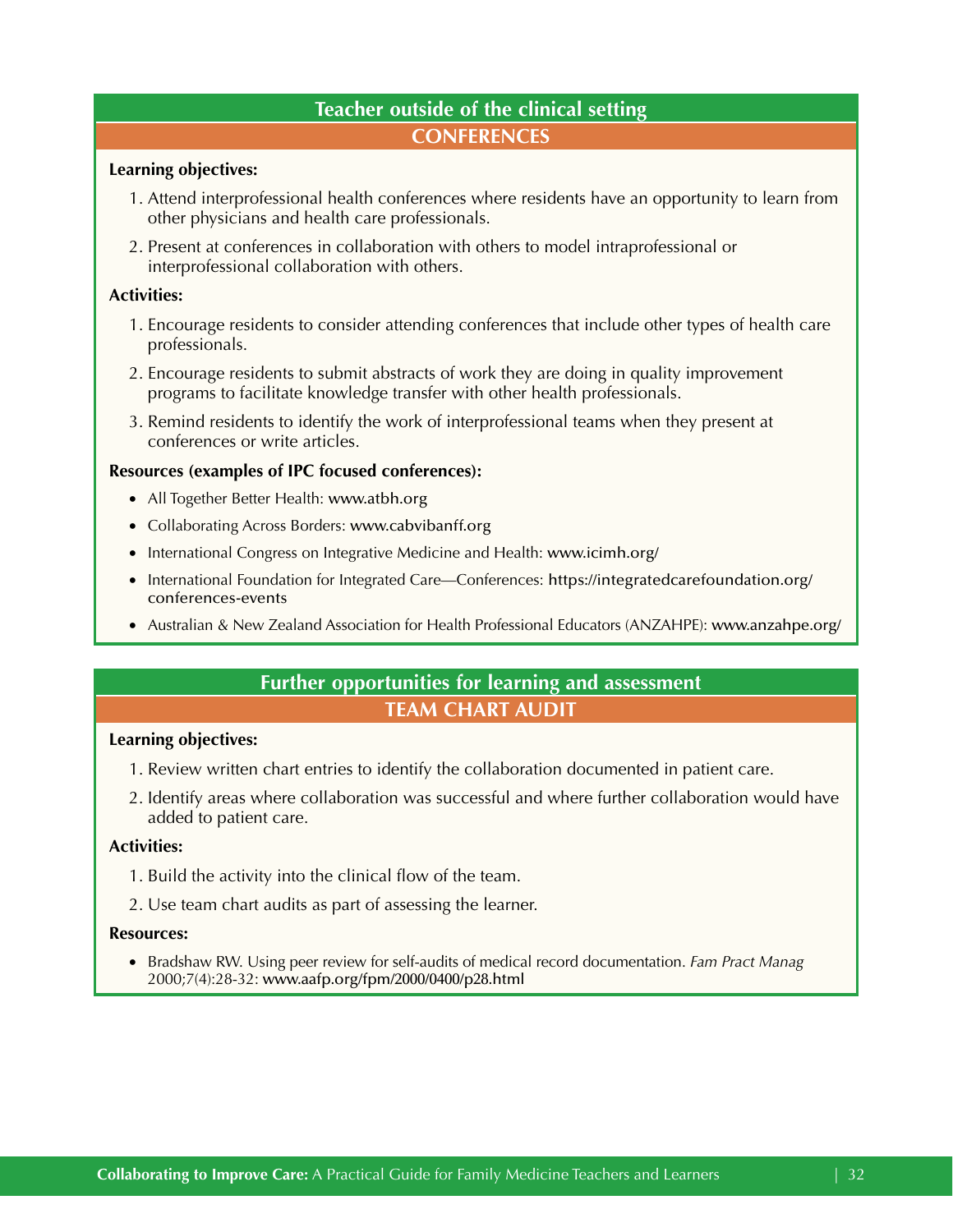# **TEAM CASE DISCUSSION**

# **Learning objectives:**

1. Observe learners in team-based discussions with other health team members to assess their collaboration skills.

# **Activities:**

- 1. Invite learners to patient case team meetings and encourage active engagement in patient care planning with other team health professionals.
- 2. Encourage learners to present cases at team meetings to gather input from other health professionals' expertise and to gain knowledge about the roles and scopes of other team members.

# **DIRECT OBSERVATION**

#### **Learning objectives:**

1. Observe learners in practice with patients and teams to develop and assess their clinical and collaborative skills.

# **Activities:**

- 1. Include allied health professionals' assessment of the learner as part of the summative assessment.
- 2. Include allied health in multi-source assessments, such as 360s.
- 3. Imbed collaboration into the assessment tools.

#### **Resources:**

• Morris C. Teaching and learning though active observation: www.faculty.londondeanery.ac.uk/e-learning/ [feedback/files/T-L\\_through\\_active\\_observation.pdf](http://www.faculty.londondeanery.ac.uk/e-learning/feedback/files/T-L_through_active_observation.pdf)

# **PEER FEEDBACK**

#### **Learning objectives:**

1. Facilitate a learner's ability to effectively give and receive formative feedback with their peers.

# **Activities:**

- 1. Enable an opportunity for learners to provide oral or written peer feedback with each other.
- 2. Consider using peer feedback tools to support this activity (such as SPARK).
- 3. Have the learner reflect on this experience and debrief with clinical or competency coach.

#### **Resources:**

- Freeman M, McKenzie J. SPARK, a confidential web-based template for self and peer assessment of student teamwork: benefits of evaluating across different subjects. *Br J Educ Technol* 2002;33(5):551-569.
- https://www.mededportal.org/publication/10387/ Accessed: 2017 July. • Sargeant J, Armson H, Driessen E, Holmboe E, Könings K, Lockyer J, et al. Evidence-informed facilitated feedback: The R2C2 feedback model. *MedEdPORTAL Publications* 2016;12:10387. Available from: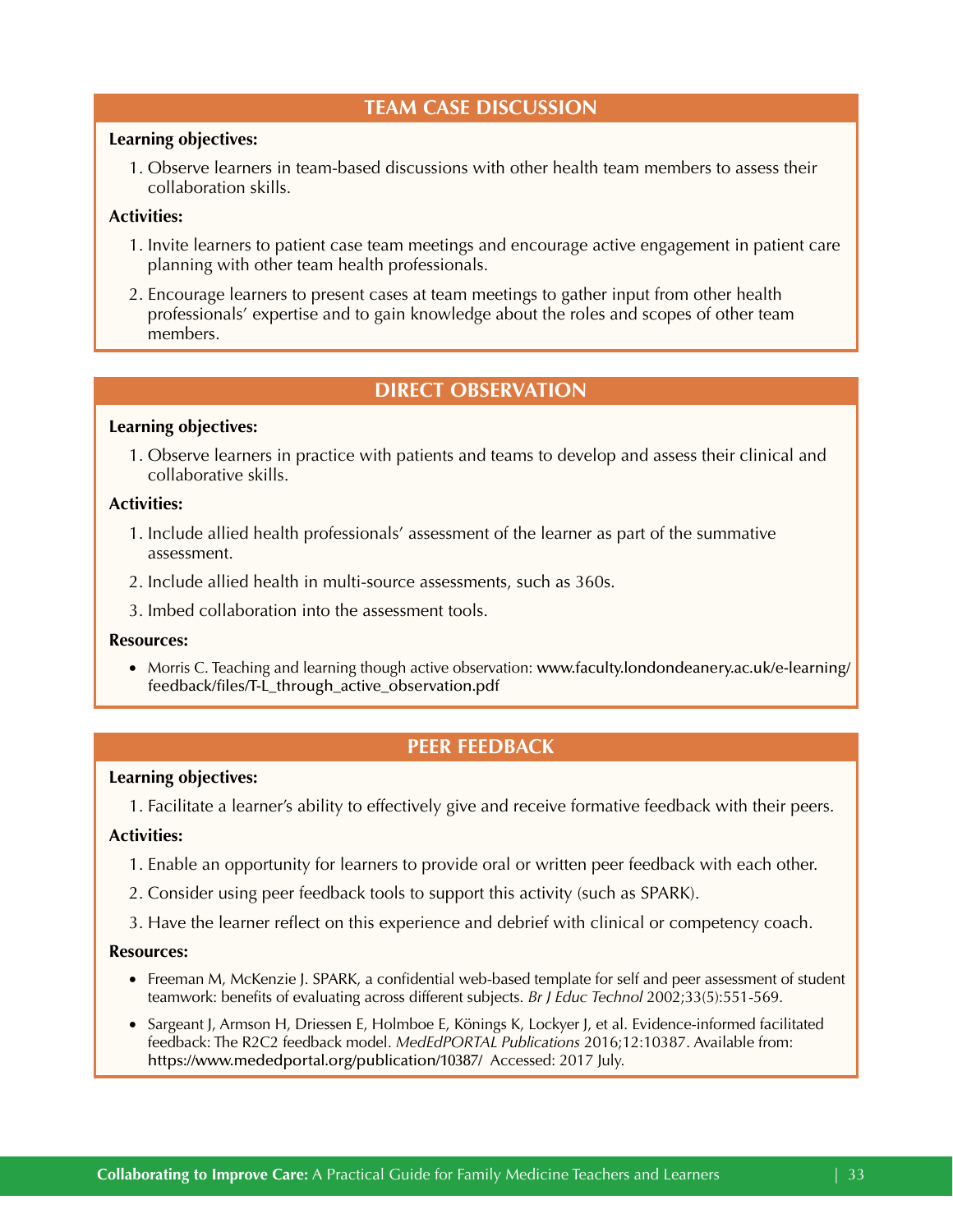# <span id="page-33-0"></span>**APPENDIX C: RESOURCES**

# **Educational leader resources**

#### **Program Director: Ensures that the Collaborator Role is taught and assessed**

# **TO ENSURE PROGRAMS MEET ACCREDITATION REQUIREMENTS FOR INTERPROFESSIONAL EDUCATION**

- Integrate the concepts of the Collaborator Role into curriculum, reflective exercises, portfolios, and assessment tools
- Ensure that learners work in interprofessional teams
- Evaluate teaching sites for learning opportunities that support the Collaborator Role
- Enable opportunities to evaluate the impact of collaboration on patient care (e.g., quality improvement exercises, scholarly activities)
- Provide opportunities for learners to achieve the Collaborator Role competencies

#### **TO ENSURE FACULTY ARE PREPARED TO TEACH AND ASSESS THE COLLABORATOR ROLE ACROSS ALL EDUCATIONAL CONTEXTS**

- Ensure faculty are familiar with and can teach the concepts of collaborative practice and patient-centred integrated health care
- Integrate concepts of the Collaborator Role into teaching practices (e.g., modelling best practices)
- Ensure that faculty apply teaching strategies that support students in achieving the Collaborator Role competencies
- Ensure that faculty assess Collaborator Role competencies
- Provide opportunities for faculty to maintain currency with respect to teaching and assessing the Collaborator Role

Collaborating for Education and Practice: An interprofessional Education Strategy for Newfoundland and Labrador: [www.med.mun.ca/getdoc/5e45a5b4-a824-43d6-ba38-aa6edc83150e/HC-Final-Report-](https://www.med.mun.ca/getdoc/5e45a5b4-a824-43d6-ba38-aa6edc83150e/HC-Final-Report-June-2008.aspx)[June-2008.aspx](https://www.med.mun.ca/getdoc/5e45a5b4-a824-43d6-ba38-aa6edc83150e/HC-Final-Report-June-2008.aspx)

#### **McMaster Faculty Development Academic Pathways**

• Website: [http://fhs.mcmaster.ca/facdev/academic\\_pathways.html](http://fhs.mcmaster.ca/facdev/academic_pathways.html)

# **University of British Columbia**

IPE Portal: http://practiceedportal.health.ubc.ca/

Auditing learner assessment data for evidence of faculty knowledge and application of the collaborator role (field notes, ITARs)

Auditing faculty assessment data by including questions related to collaborator role on faculty evaluations (other examples: student evaluations, 360s, patient surveys etc.)

IPE Centres & Networks: [www.ipe.utoronto.ca/community-engagement/ipe-centres-networks](http://www.ipe.utoronto.ca/community-engagement/ipe-centres-networks)

International IPE resources:

• National Center for Interprofessional Practice and Education: https://nexusipe.org/

Canadian Interprofessional Health Collaborative: [www.cihc.ca/](http://www.cihc.ca/)